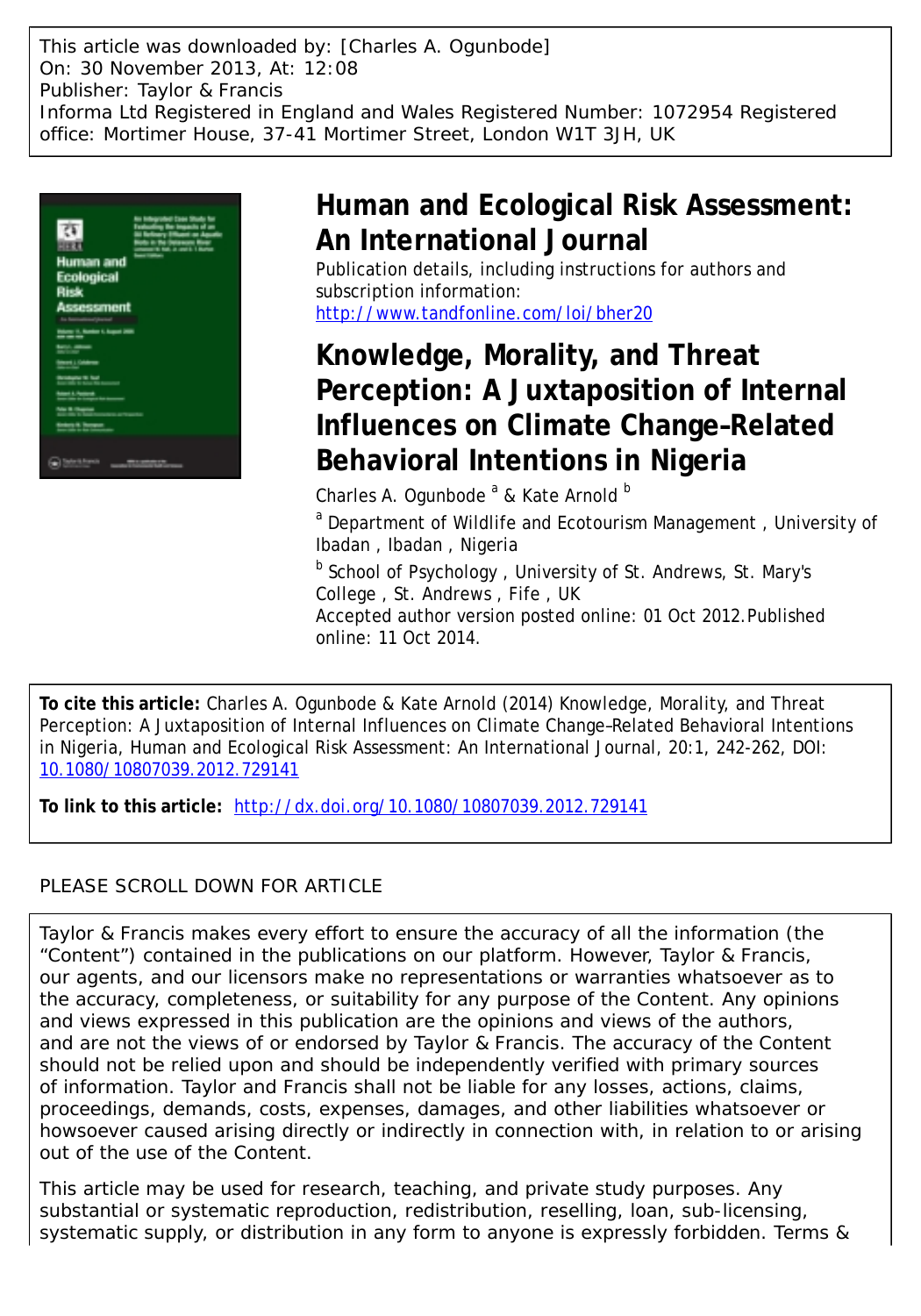Conditions of access and use can be found at [http://www.tandfonline.com/page/terms](http://www.tandfonline.com/page/terms-and-conditions)[and-conditions](http://www.tandfonline.com/page/terms-and-conditions)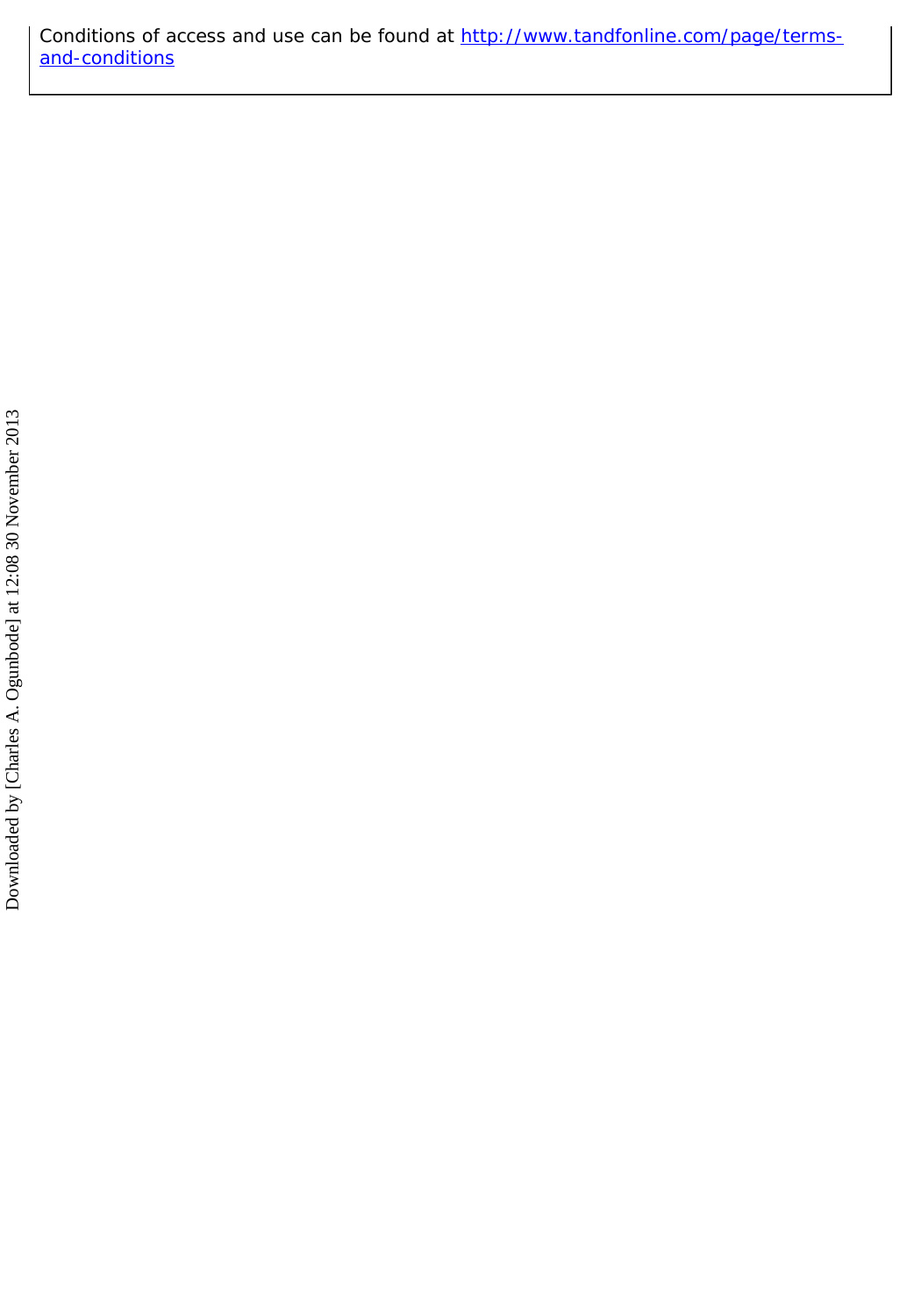Human and Ecological Risk Assessment, 20: 242–262, 2014 Copyright © Taylor & Francis Group, LLC ISSN: 1080-7039 print / 1549-7860 online DOI: 10.1080/10807039.2012.729141

# **Knowledge, Morality, and Threat Perception: A Juxtaposition of Internal Influences on Climate Change–Related Behavioral Intentions in Nigeria**

# **Charles A. Ogunbode1 and Kate Arnold2**

<sup>1</sup>Department of Wildlife and Ecotourism Management, University of Ibadan, Ibadan, Nigeria; <sup>2</sup> School of Psychology, University of St. Andrews, St. Mary's College, St. Andrews, Fife, UK

# **ABSTRACT**

As part of efforts to mitigate the consequences of environmental degradation resulting from negative human activities, the focus of social–scientific studies on human–nature relationships has expanded in the last two decades to include research on the behavioral dimensions of global climate change. Current research findings make it apparent that sociopsychological influences play a highly significant role in the cognitive processes that underlie environmental behaviors. Factors such as awareness, moral responsibility, and threat perception have been identified as some of the most important influences on positive climate change–related behaviors in many Western societies. However, to date very few studies of this nature have been conducted in African contexts. Hence, in this study, we attempt to help fill this gap by comparing the effects of three models of behavior: (1) awareness, (2) moral responsibility, and (3) threat perception, as frameworks of climate change–related behavior among a sample of Nigerian urbanites. Analysis of our data, generated by a questionnaire survey, revealed that the threat perception model explained the largest amount of variance in behavioral intentions ( $\mathbb{R}^2 = 0.23$ ). The differences in the performances of the models are discussed together with the implications of our findings for climate change advocacy efforts in the region.

**Key Words:** environmental awareness, threat perception, norm activation, Nigeria, climate change, behavioral intentions.

# **INTRODUCTION**

It is well known that human activities and behavior often have severe negative impacts on ecological systems in the natural environment (Maloney and Ward 1973;

Received 22 July 2012; revised manuscript accepted 31 August 2012.

Address correspondence to Charles A. Ogunbode, Department of Wildlife and Ecotourism Management, University of Ibadan, Ibadan, Nigeria. E-mail: dayoogunbode@ gmail.com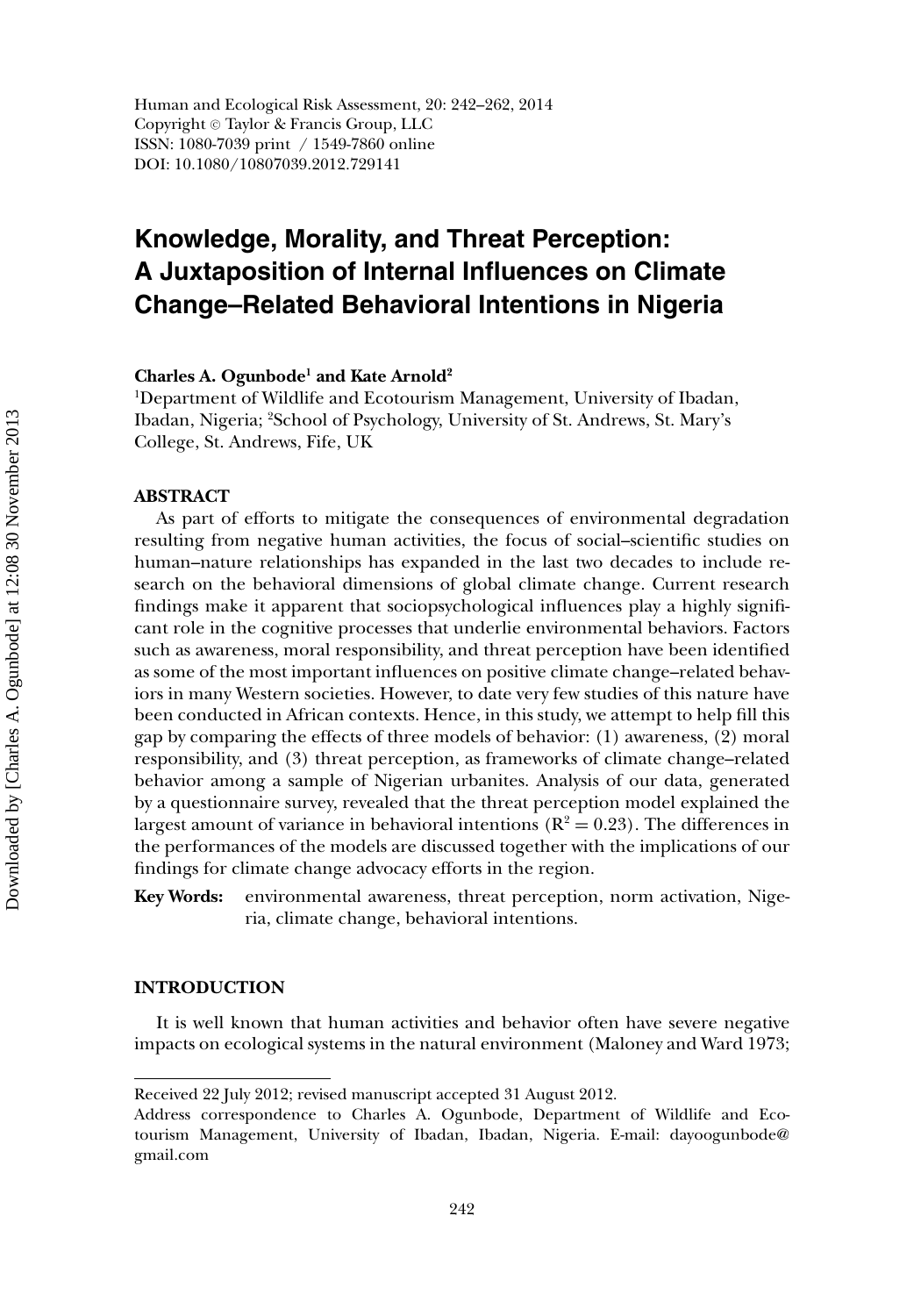Ehrlich and Ehrlich 1990; Oskamp 2000), and in the last few decades substantive efforts have been directed at understanding the complex interactions between humanity and nature (Kollmuss and Agyeman 2002; Saunders 2003; Clayton and Myers 2009). Based primarily on social scientific studies of the industrialized societies of Europe and North America, it has been determined that environmentally relevant behaviors are largely a result of the combined influence of intrapersonal, interpersonal, and contextual factors including values, beliefs, norms, economic incentives, and sociodemographic characteristics (Guagnano *et al.* 1995; Stern 2000; Clayton and Myers 2009).

In the current era of global climate change, psychological inquiry into the antecedence and impacts of public environmental behaviors has been broadened to include an investigation of the behavioral aspects of anthropogenic climate change. In this regard, environmental psychologists have tasked themselves with the challenge of addressing the climate change phenomenon by identifying the psychological drivers of negative climate change-related behaviors, measuring public understanding of climate change risks, assessing the ways in which people cope with, and adapt to climate change impacts, identifying the psychological barriers to climate change action, and developing accurate models of climate change–related behavior based on rigorous empirical measurement and analysis (Gifford 2008; Swim *et al*. 2009).

Unfortunately, the current literature on environmental behavior research, including that related to climate change, reflects a clear gap in the geographical scope of studies in this domain. While significant progress has been made in understanding environmental behavior among Western societies, much less is known about citizens of developing nations, particularly those of sub-Saharan Africa. In response to this shortfall, the current article is an effort toward filling this gap by exploring the basis of climate change–related behavior among a sample of Nigerian urbanites using three prominent frameworks of environmental behavior.

#### **Literature Review**

Even though it is generally accepted that the determinants of pro-environmental behavior are too complex and intricate to be analyzed within a single framework (Kollmuss and Agyeman 2002), the larger proportion of the literature on environmental behavior research is devoted to an analysis of the effects of internal factors, such as values, attitudes, beliefs, and emotions, as determinants of environmental behavior (Kaiser *et al.* 1999; Dietz *et al.* 2005). Drawing on such research, multiple frameworks have been advanced that seek to explain environmental behaviors in relation to theories of awareness, altruism, empathy, morality, and threat perception (Kollmuss and Agyeman 2002). Based on pertinence and contextual relevance, three of these behavioral frameworks were selected for analysis in this study.

#### **Environmental awareness (or knowledge deficit)**

The earliest psychological models proposed a linear relationship between awareness, concern, and pro-environmental behavior. According to these models, knowledge or awareness of environmental problems stimulate environmental concern, which in turn motivates people to engage in pro-environmental behaviors (Kollmuss and Agyeman 2002). However, these models have since been discarded as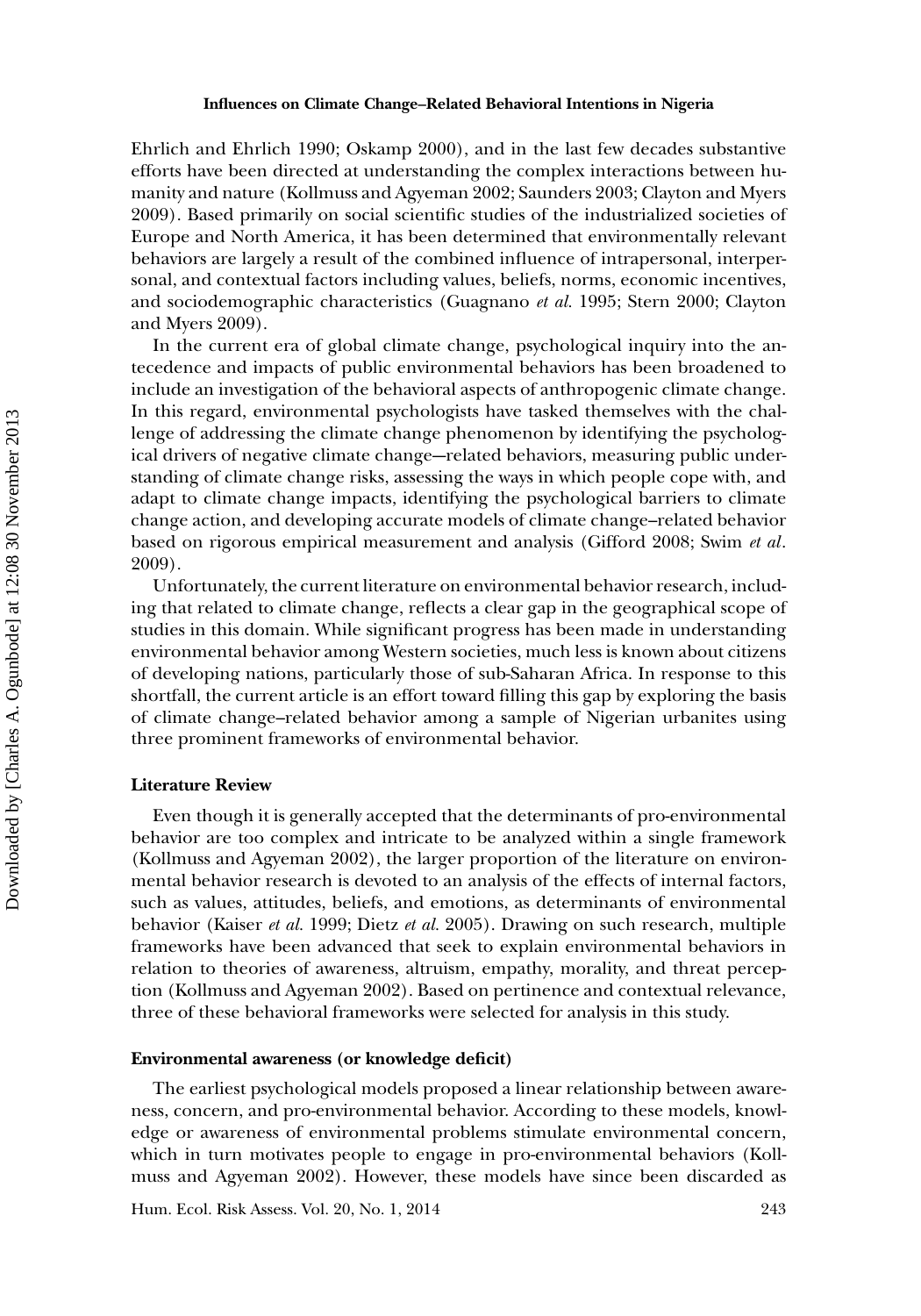overly simplistic as they fail to account for the myriad other factors that affect peoples' performance of pro-environmental behaviors such as economic constraints, social pressures, and ease of, or even opportunities for, performing particular environmental behaviors (Hines *et al.* 1986/87). Nonetheless, employing a similar paradigm, many climate change advocacy groups and other environmental organizations continue to attempt to induce changes in public environmental behavior by simply increasing peoples' awareness of environmental problems.

# **Moral responsibility and pro-social behavior**

Adopting a different perspective, other researchers have tried to explain proenvironmental behaviors from a moral-altruistic viewpoint. On this basis, it has been argued that positive environmental behaviors qualify as a special case of moral or pro-social action as they often afford benefits to individuals other than those actually engaging in the particular behavior (De Groot and Steg 2009). As a result, models of pro-social behavior such as the Norm Activation Model (NAM; Schwartz 1977) have been applied in the study of environmental behavior.

According to the NAM, pro-social actions arise from personal norms that are "feelings of moral obligation to perform or refrain from specific actions" (Schwartz and Howard 1981, p. 191 cited in De Groot *et al.* 2008). Personal norms are activated by an awareness of the negative consequences (AC) of not acting pro-socially for others, and ascribing responsibility (AR) for these consequences to oneself. Hence, the logic of the NAM is that if an individual's personal norms prescribe action, their likelihood of performing pro-social behaviors increases as their awareness of the negative consequences of not doing so, and their acceptance of responsibility increase in intensity.

The NAM has been successfully applied in the study of various environmental behaviors including willingness to pay for environmental protection (Guagnano *et al.* 1994), recycling (Bratt 1999), participation in a green electricity program (Clark *et al.* 2003), and general pro-environmental behavior (Schultz *et al.* 2005). The NAM has also been used in cross-cultural studies of environmental behavior, where it has been shown to explain a considerable amount of variance in target behaviors with an acceptable level of statistical reliability, even across populations with widely differing social values (Cordano *et al.* 2011). Hence, the applicability of the model for studying environmental behavior in traditional non-Western societies such as those of sub-Saharan Africa is justified.

## **Environmental threat perception**

People often exhibit strong affective responses to potentially harmful or dangerous phenomena and, in such mental states, are generally inclined to seek ways of removing or coping with the threat or danger. For this reason, politicians, health officials, advertisers, religious officials, and terrorists regularly attempt to influence public behavior by creating, or inducing feelings of, a threat of harm and danger (Tanner *et al.* 1991; Floyd *et al.* 2000; Marquit 2008). Drawing on previous research on the use of fear appeals in promoting positive health-related behaviors (Rogers 1975, 1983; Alagna and Reddy 1984; Rippetoe and Rogers 1987), environmental psychologists have also been able to show that threat perception has a significant effect on environmental attitudes and behavior (Baldassare and Katz 1992; Vaughan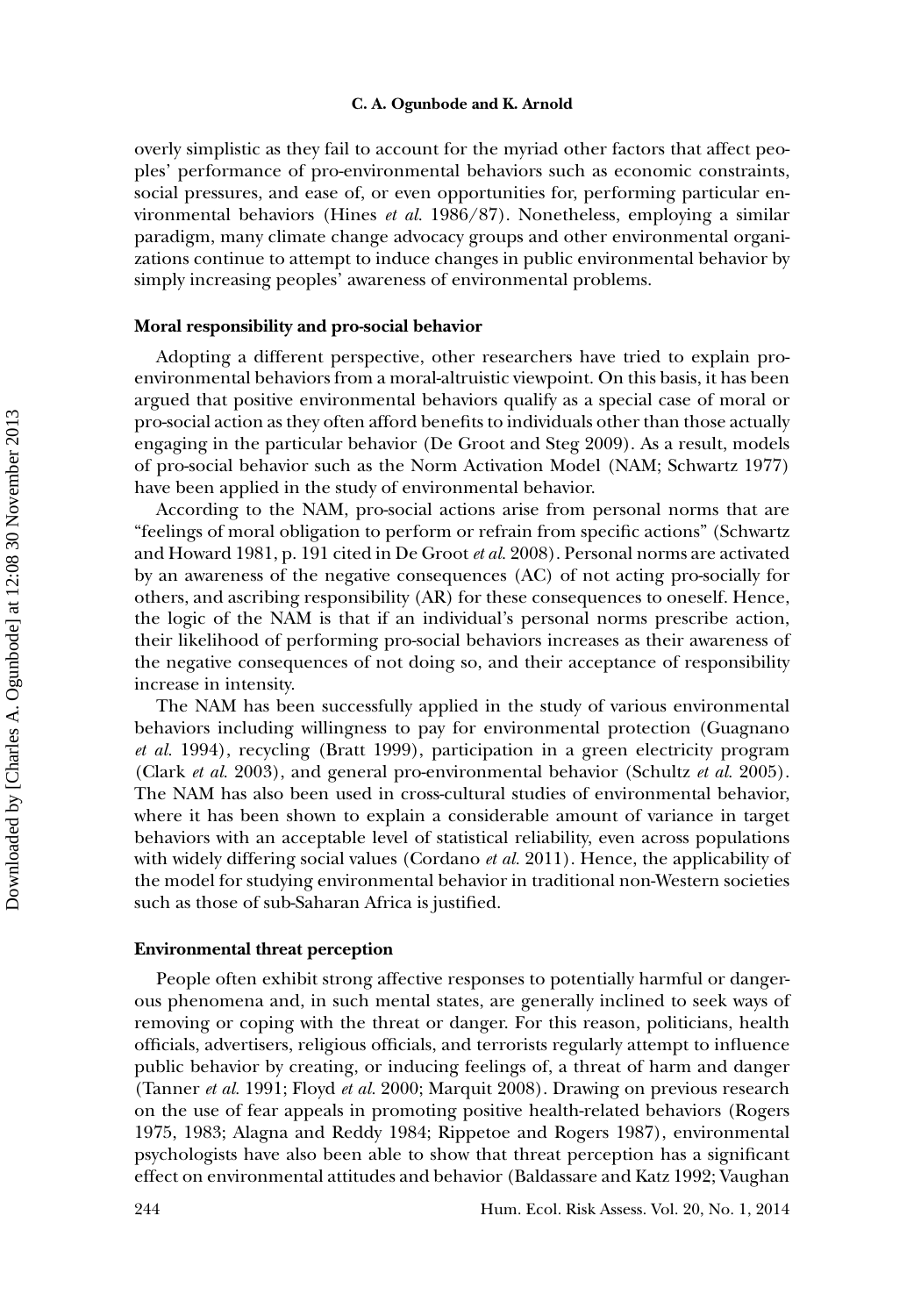1993; Vining and Ebreo 2002), especially those related to climate change (Reser and Swim 2011; Doherty and Clayton 2011). Research findings on this subject indicate that individuals with stronger perceptions of danger from environmental threats exhibit higher inclinations to perform mitigating behaviors (Fisher *et al.* 1991; Abdalla *et al.* 1992; O'Connor *et al.* 1999), and more importantly, links have also been found between public knowledge, perceived vulnerability, and willingness to address climate change risks (O'Connor *et al.* 1999).

However, the influence of threat perception on behavior may be significantly moderated by emotional factors such as fear and concern (Folkman *et al.* 1979; Lazarus and Folkman 1984). In this regard, behavioral responses to environmental threats, including climate change, appear to be largely determined by interactions between people's cognitive and affective psychological mechanisms. Evidence of this has been observed among inhabitants of flood-prone regions in the Netherlands, where research findings indicate that individuals' flood preparedness behaviors are considerably influenced by the combined effects of feelings of dread evoked by the likelihood of flooding, and rational considerations of vulnerability and trust in the mitigating capacity of contingency arrangements (Terpstra 2011). Studies of climate change–related attitudes and behavior also show that emotional responses such as fear, worry, concern, anger, or powerlessness have a significant influence on the relationship between engagement in mitigating behaviors and public perceptions of climate change as a threat (Moser 2007; Swim *et al.* 2009).

# **ADDRESSING THE PROBLEM OF CLIMATE CHANGE IN NIGERIA**

With more than 123 gas flaring sites in its Niger-Delta region, Nigeria accounts for roughly 17.2% of global gas flaring, and is rated as one of the highest emitters of greenhouse gases in the world (Akinro *et al*. 2008; Nzeadibe *et al*. 2011). A number of large urban centers in the western part of the country are also home to several coal-fired power stations, and contain high densities of industries and automobiles (Asiyanbi 2012). In recent years, extreme weather events such as erratic changes in temperature, increased frequency and intensity of storms and flooding occurring in the country, together with a rise in sea levels, have been attributed to anthropogenic climate change (Okali 2004). It is speculated that through its impacts on agriculture, infrastructure, and social welfare, the consequences of climate change will have considerable negative impacts on food security and economic growth, and jeopardize efforts toward poverty reduction and sustainable development in Nigeria.

At present, public awareness of climate change in Nigeria is generally low (FME 2009; Oruonye 2011). Among many communities, including business owners in the private sector, individuals are yet to make the connection between the causes and effects of climate change (Cooke *et al.* 2010), and even in areas where people have been adapting to climate change impacts with indigenous techniques for years, many individuals still have no conceptual knowledge of the phenomenon (Nzeadibe *et al.* 2011). This implies that the larger proportion of society inadvertently continues to engage in practices that aid the proliferation of climate change in both private and public spheres of socioeconomic activity.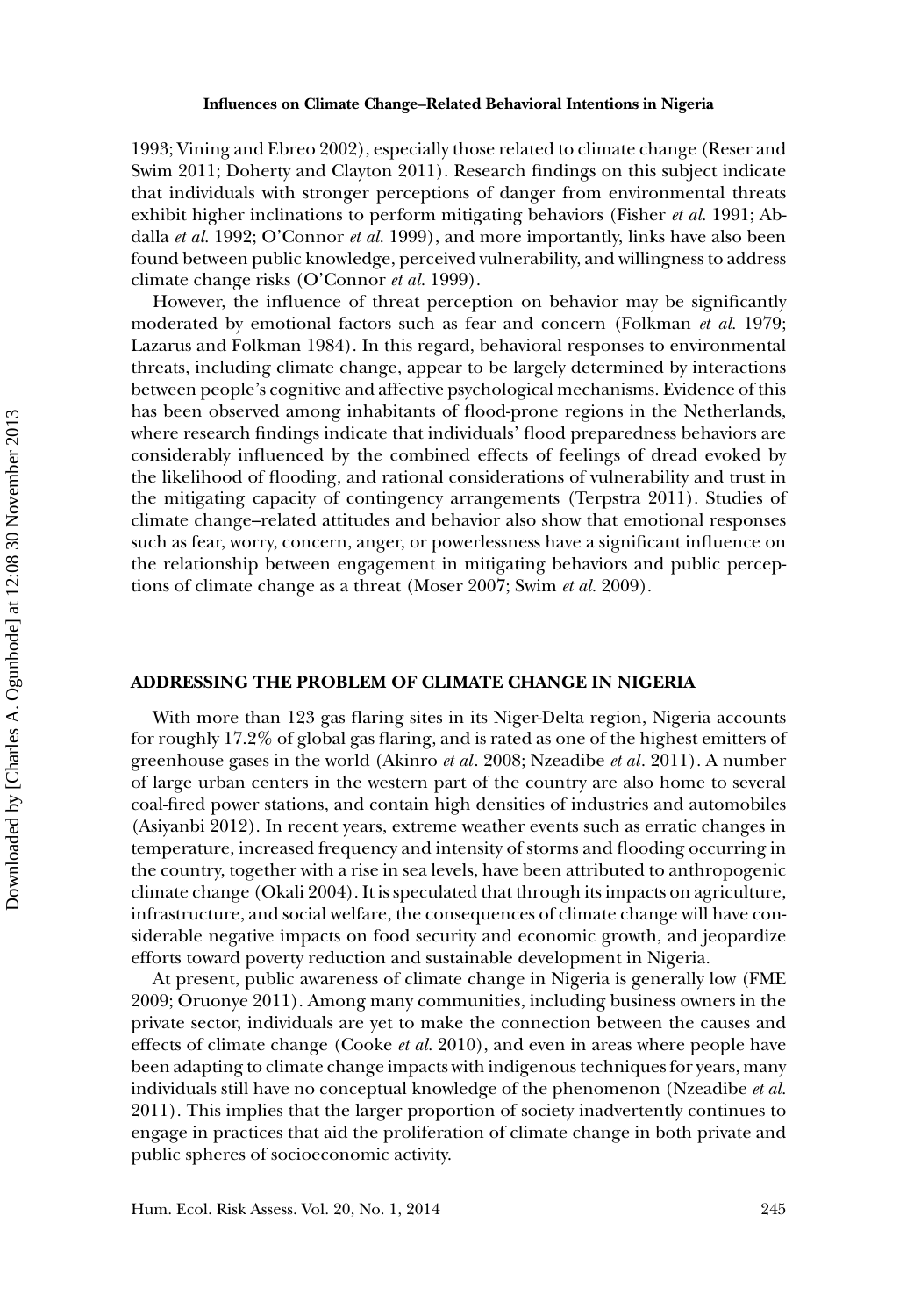To address this situation, the Nigerian government has recently developed a detailed climate change mitigation plan with the support of several local and international collaborators. This plan includes an intention to improve the capacity of affected Nigerians to adapt to the negative impacts of climate change through public advocacy and sensitization programs drafted to suit local patterns of ideological dissemination and social change (FME 2009). Other aspects of the plan include enforcement of legislation aimed at controlling the activities of polluting industries, development of a low carbon economy, and promotion of environment friendly energy sources such as bio-diesel and cassava ethanol (FME 2009).

#### **Conceptual Framework of the Current Study**

The primary objective of the study was to compare three different models of environmental behavior in order to determine which best explains proenvironmentalism in an African context. The three models adopted for this purpose were selected on the basis of their relevance. In the current campaign for climate change mitigation in Nigeria, increasing public awareness as a means to garnering public support for climate action has been identified as a major objective (Okali 2004). However, the extent to which awareness of environmental issues relates to positive attitudes and behavior among Africans is yet to be established. So far, research conducted on samples of Nigerian society suggests that the link between environmental knowledge and behavior is neither strong nor direct, and may be subject to the influence of several factors including competing socioeconomic challenges, the spatial immediacy of environmental challenges, and the availability of observable local evidence of environmental problems (Ogunbode and Arnold 2012; Ogunbode, 2013).

Studies of Western populations have found that simply increasing public knowledge of environmental problems rarely results in behavior change (Schahn and Holzer 1990; Finger 1994; McKenzie-Mohr 2000; Schultz 2011). However, among Nigerians, research findings indicate that mere encounter with environmental information, regardless of the level to which it is understood, has a significant influence on dispositions toward the environment (Ogunbode and Arnold 2012). This observation forms the basis of our exploration of alternative determinants of environmental concern and behavior in Nigeria.

As the natural environment constitutes a commons in which the consequences of individual actions are shared by the wider world, moral considerations have often been deployed as arguments for engaging in pro-environmental behavior. Overarching, high impact environmental issues such as anthropogenic climate change have figured significantly in this domain due to the severity of the projected implications for populations that have benefited little from the drivers of the phenomenon. In this regard, the moral discourse of climate change and environmentalism in general has centered on changing social values to emphasize social justice, biospheric altruism, an appreciation of the intrinsic values of nature, and an acknowledgment of the biological limits on the growth of human society (Lee 1994; Stern 2000; Dunlap *et al.* 2000; Webber 2011). Such rhetoric has been used to advocate the extension of cross-national nature protection efforts, and impositions of greenhouse gas emission cutbacks at national, regional, and global levels of polity.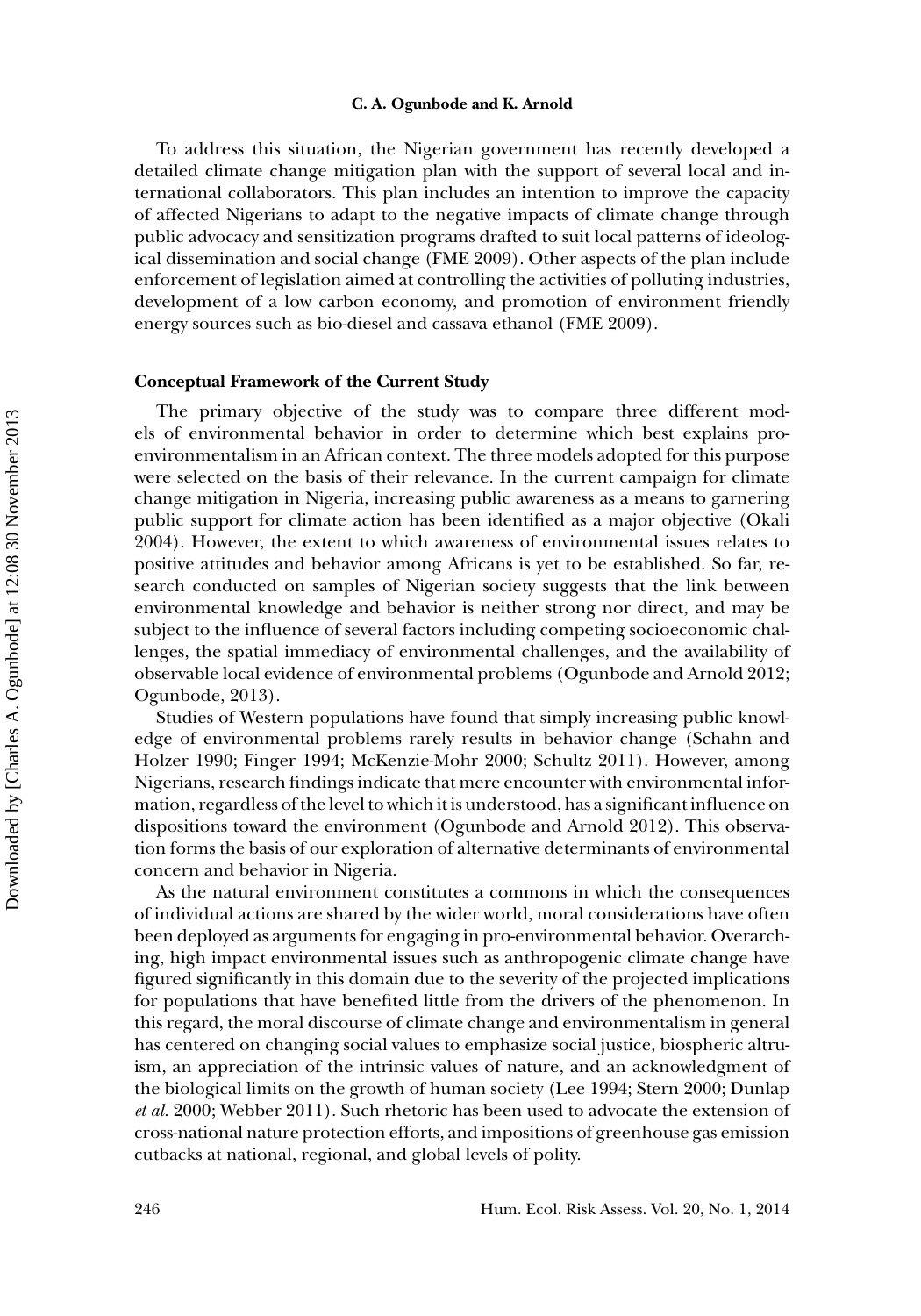At the level of individuals, morality has also been applied to personal sphere climate related behaviors such as household energy use and support for mitigation policies. Focus on the behavioral orientations of individuals is particularly important as they relate to the effectiveness of interventions aimed at managing green-house gas emission rates and natural resource consumption within countries (Swim *et al*. 2009). Research in this area has revealed that altruistic orientations, involving moral values and personal norms, often have significant influence on individuals' inclination to perform pro-environmental behaviors. However, in most African societies, citizens typically have little opportunity to make personal pro-environmental choices (Adeola 1998; Ogunbode and Arnold 2012) and this constitutes a fundamental limitation to the invocation of personal morality in such context. Nonetheless, issues such as attitudes toward forest conservation, climate change activism, and support for climate change mitigation policies are stages for private sphere environment related behaviors that represent relevant prospects for the application of moral values. On this basis, an investigation of the effect of personal morality and responsibility as influences on climate change–related behaviors was deemed prime for inclusion in the current study.

Additionally, previous research in Western cultural contexts has shown that perceptions of environmental risks to the self and/or valued social interests can translate into environmental concern among individuals, depending on factors such as personal experience, source and framing of information, and the use of imagery (Slovic 2000; Ruiter *et al.* 2001; Leiserowitz 2005; Fitzpatrick-Lewis *et al.* 2010). Such affective responses following an appraisal of the nature and severity of the potential threat/danger may result in the formation of adaptive attitudes and behavior (Tanner *et al.* 1991). Consequently, we hypothesized that environmental threat perception may constitute a major motivation for engagement in positive climate action and other environmental behaviors among Nigerians.

Therefore, as a step towards distilling an accurate framework for explaining the antecedence of pro-environmental attitudes and environmental behaviors in Nigeria, and perhaps sub-Saharan Africa in general, the current study was conceived to make a comparison of the effects of environmental knowledge/awareness, morality, and environmental threat perception as influences on climate change–related behavioral intentions. Behavioral intentions were tested in this study due to the difficulty of identifying generally applicable and contextually relevant climate change–related behaviors. Previous research has shown that behavioral intentions are strongly correlated with actual behavior (Ajzen 1985, 1991; Hungerford and Volk 1990; Kollmuss and Agyeman 2002), and as such were deemed adequate for our purpose. Hence, further reference to climate change–related behavior among the surveyed population in relation to the findings of the study should be understood as meaning "behavioral intentions."

#### **METHODS**

# **Data Collection: Study Locations and Sample Characteristics**

Data for the study were collected between October 2011 and January 2012 in Akure (n = 184), Ibadan (n = 138), and Omoku (n = 218) (Figure 1). Akure is a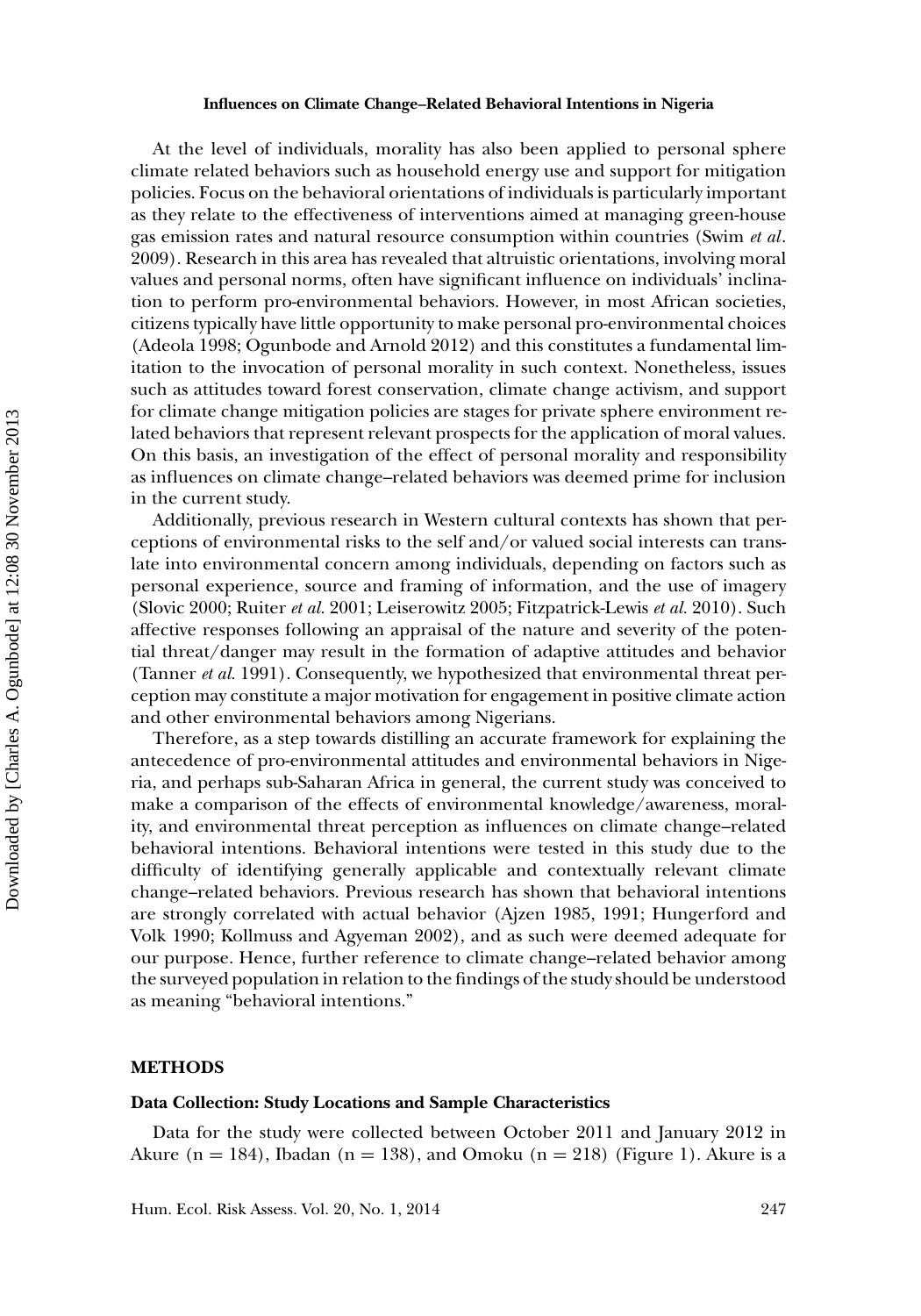

**Figure 1.** Map of Nigeria showing locations of surveyed areas. (Color figure available online.)

mid-sized city with a population of approximately 387,000 individuals (NBS 2006), and is the capital of Ondo State in southwestern Nigeria. The city is an important center of trade in food and cash crops that are produced in the surrounding area. Ibadan is a larger city with more than 1.3 million inhabitants (NBS 2006), and is the capital of Oyo State in south-western Nigeria. A sizeable proportion of Ibadan inhabitants are employed in the agricultural and public sector (Fourchard 2003), while others engage in trading, unskilled labor and other aspects of the informal sector. Omoku is a bustling town in Rivers State, southern Nigeria, and is located at the heart of the oil-rich Niger-Delta. The town is home to more than 300,000 inhabitants (Wikipedia), and is surrounded by extensive oil-fields currently being mined by a number of multi-national oil companies including Shell petroleum, Total, and the Nigerian Agip Oil Corporation (NAOC). Many citizens of Omoku and the surrounding area have been trained as skilled workers, and are partially or fully employed by these oil companies and other organizations involved in oil exploration activities in the area.

In Akure, questionnaire administration was conducted around the Alagbaka Government Reserved Area in the Akure-South Local Government Area. Questionnaire administration in Ibadan was restricted to the residential and commercial areas bordering the University of Ibadan (Ojoo, Bodija, Sango), and in Omoku to the immediate environs of the Ogba/Egbema/Ndoni local government council offices and the Federal College of Education, Omoku. In total, 540 survey questionnaires were successfully administered at the three locations to voluntary participants that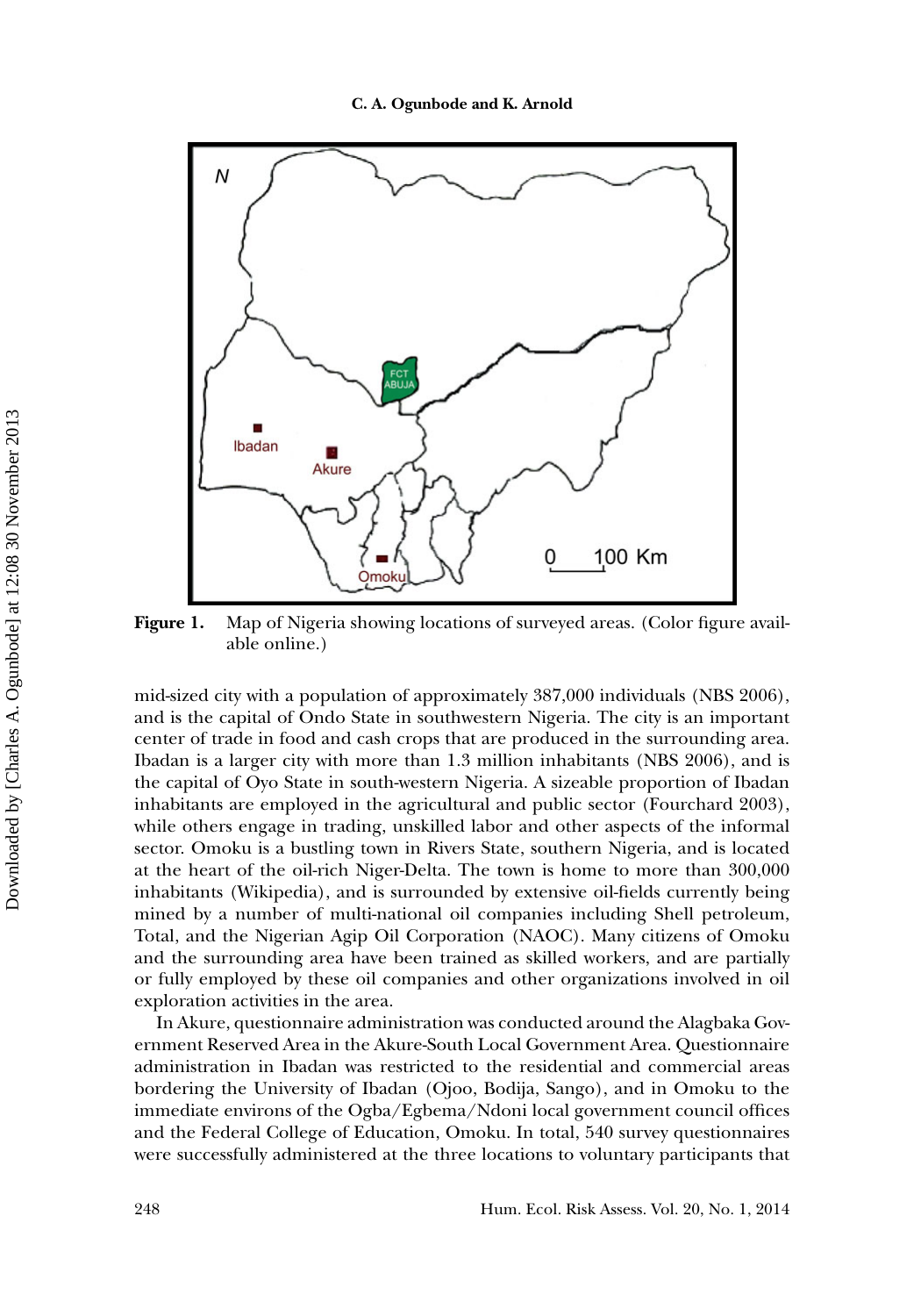were randomly drawn from the membership records of local social groups such as school alumni, parent–teacher associations, and libraries. Volunteers were solicited by phone and direct verbal interaction, and inclusion was determined on the basis of individuals' willingness to participate. Questionnaires were administered to respondents at their homes or places of work. The sample obtained comprised 53% male respondents, 87% individuals with a minimum of 12 years of formal schooling, and 69% individuals in tertiary education. The mean age of respondents was 26.4 years.

# **Survey Design**

The survey instrument was a structured questionnaire composed of 47 items divided into 10 sections. The first section contained questions regarding respondents' demographic characteristics, while the remaining items were designed to measure conceptual and factual knowledge of climate change, rate of encounter with climate change–related information, awareness of the general impacts of climate change, personal norms regarding climate change mitigation, level of concern for local and global impacts of climate change, ascription of responsibility for climate change mitigation, rating of climate change impacts as a threat to personal (lifestyle, health, livelihood) and social interests (family, community, country), and climate change– related behavioral intentions.

The items constituting the behavioral intentions measure were specifically focused on intentions to be involved in climate change activism and willingness to sacrifice time, physical effort, and financial resources for climate change mitigation. Selection of scale items for the measures of awareness of consequences, personal norms, acceptance of responsibility and threat perception was guided by the use of validated measures described in published papers (Roser-Renouf and Nisbet 2008; Schultz 2001). Respondents' rate of encounter with climate change information and concern for climate change were measured using single questions answered with a graduated series of options with increasing magnitude, while the knowledge measure was an *ad hoc* scale structured with emphasis on contextual relevance and parsimony. Face and content validity of all the questionnaire items was determined by the first author (CAO). Responses to the questionnaire items were based on a 5 point Likert scale  $(1 =$  strongly disagree,  $2 =$  disagree,  $3 =$  undecided,  $4 =$  mildly agree, 5 = strongly agree). The first draft of the questionnaire was administered to 23 members of the Nigerian Youth Service Corps in Omoku to determine the clarity of the survey items and factor analysis was used to assess the dimensionality of measurement scales. Cronbach's alpha tests were used to determine the reliability of the scales included in the final version of the questionnaire and the results of these are presented in Table 1.

## **Data Coding and Analysis**

The initial coding and collation of data was carried out on Microsoft Excel spreadsheets. The gender variable was coded as  $1 =$  Male,  $2 =$  Female, while Age categories were represented by  $1 = \lfloor 18-25 \rfloor$ ,  $2 = \lfloor 26-35 \rfloor$ ,  $3 = \lfloor 36-45 \rfloor$ ,  $4 = \lfloor 246 \rfloor$ , and the SES variable was derived by combining respondents' occupation and level of education (N = 497,  $r_s = 0.487$ ,  $p < .001$ ) with factor analysis (the factor obtained accounted for 69.2% variance in both original measures). Responses to knowledge,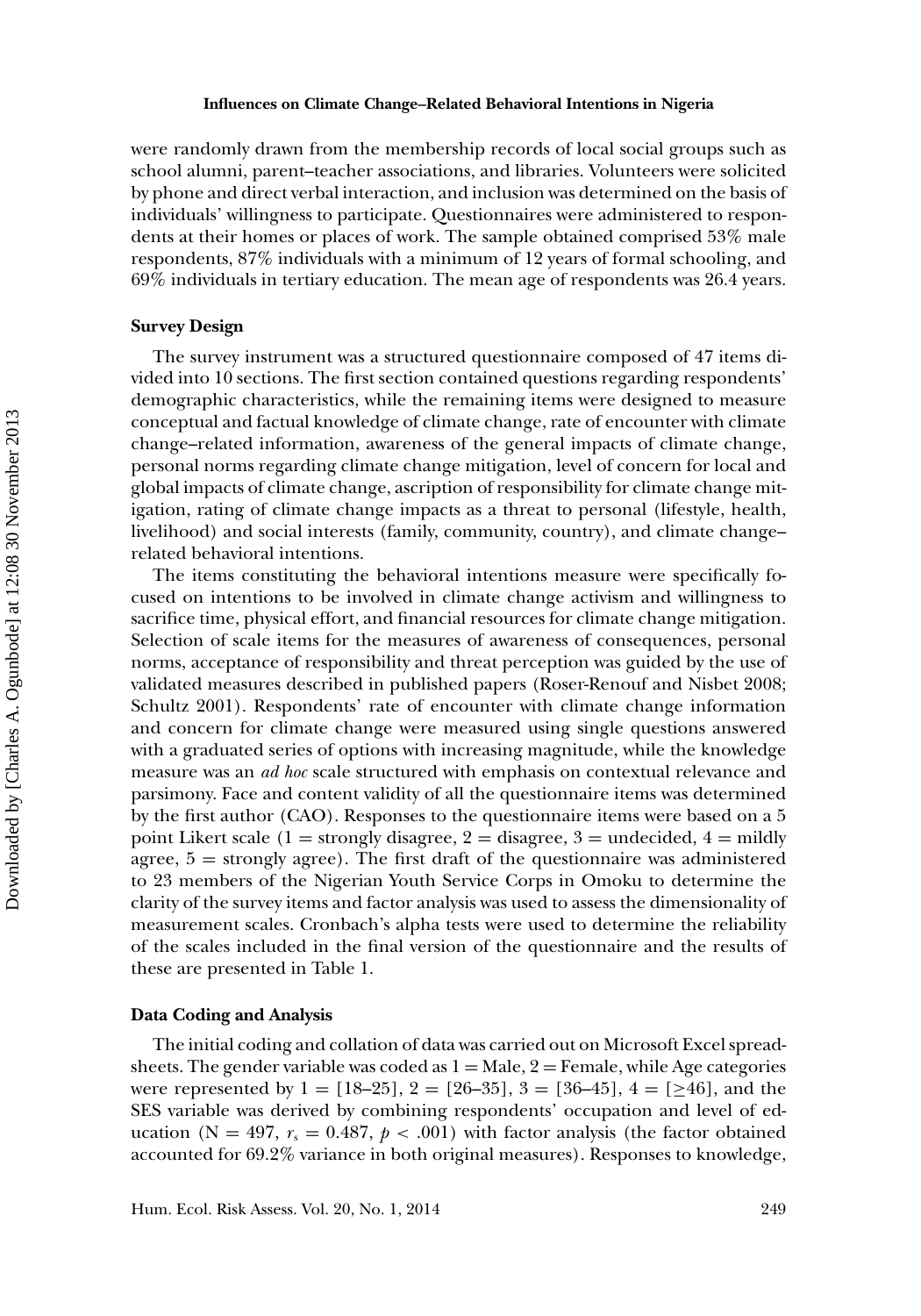| Scale                                | Number of<br>items | Example of item                                                                                                         | A    |
|--------------------------------------|--------------------|-------------------------------------------------------------------------------------------------------------------------|------|
| Knowledge of climate<br>change       | 6                  | Would you agree that climate change<br>is caused by excessive sunshine and<br>volcanic eruptions                        | 0.69 |
| Awareness of<br>consequences (AC)    | 5                  | Climate change affects the spread of<br>diseases and ill-health                                                         | 0.73 |
| Personal norms                       | 5                  | I don't feel that I must take any action<br>to address the problem of climate<br>change (reverse coded)                 | 0.71 |
| Ascription of<br>responsibility (AR) | 5                  | I feel a personal responsibility to take<br>actions to address the impacts of<br>climate change                         | 0.73 |
| Perceived threat (PT)                | 6                  | The negative impacts of climate<br>change are a potential threat to my<br>means of livelihood                           | 0.83 |
| <b>Behavioral intentions</b><br>(BI) | 7                  | I would volunteer my time and<br>resources to aid the sensitization of<br>the public regarding climate change<br>issues | 0.70 |

**Table 1.** Reliability statistics for the scales used with number and examples of constituent items.

awareness of consequences, acceptance of responsibility, personal norms, perceived threat and behavioral intentions scale items were reversed where necessary, and were first coded as  $0 =$  strongly disagree, disagree, and undecided,  $1 =$  agree and strongly agree. After which item scores were summed for each scale and constituted as continuous variables for statistical analyses. Correlations, ANOVA, and regression analyses were used to test the relationships among variables. All statistical tests were conducted with SPSS 17. For the purpose of this study, the measured variables were classified as (1) sociodemographic—gender, age, and socioeconomic status (SES); (2) informational—rate of encounter with climate change information (Encounter), and measured knowledge of climate change (Knowledge); (3) psychological—awareness of consequences (AC), ascription of responsibility (AR), personal norms (Norms), perceived threat (PT), and concern for climate change (Concern).

# **RESULTS**

Sociodemographic characteristics often have significant effects as predictors of environmental attitudes and behavioral intentions (Kemmelmeier *et al.* 2002; Cordano *et al.* 2011). They have also been found to exert considerable influence on the psychological antecedents of pro-environmentalism such as values, awareness, and concern (Zelezny *et al.* 2000; Vaske *et al.* 2001). Hence, in all our analyses of the psychological models, sociodemographic factors were retained as control variables.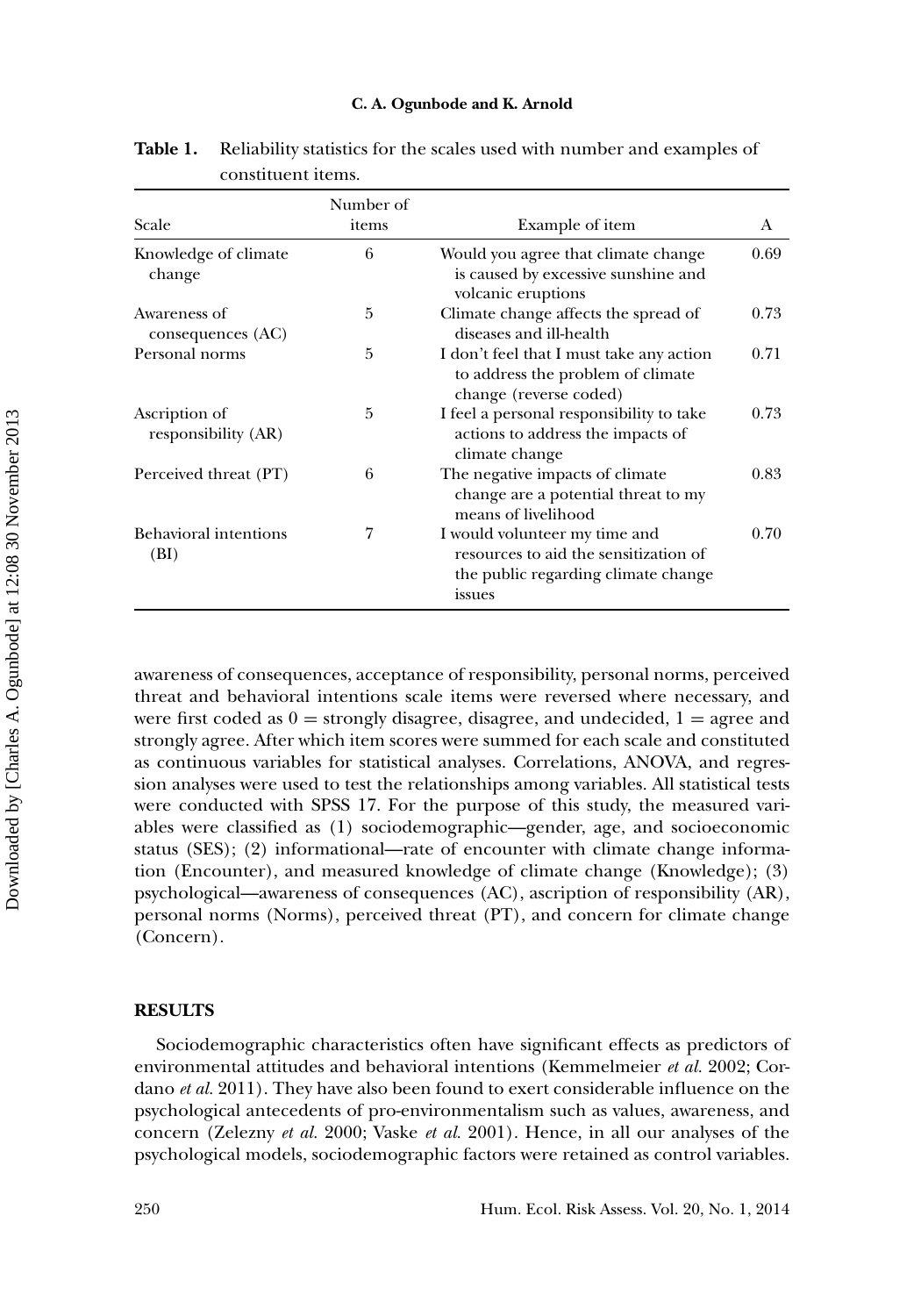|            |             |          | Age SES EncounterKnowledge AC Norms AR |          |           |          |                      | PT Concern                  | BI        |
|------------|-------------|----------|----------------------------------------|----------|-----------|----------|----------------------|-----------------------------|-----------|
| Gender     | $.02 - .00$ | $-.11*$  | $-.14**$                               | $-.08$   | $-.13***$ |          |                      | $.05 - .11^{**} - .12^{**}$ | $-0.06$   |
| Age        | $.63***$    | $.22***$ | $-.02$                                 | .00.     | $-.02$    |          | $-.13^{**}-.12^{**}$ | .04                         | 0.08      |
| <b>SES</b> |             | $.21***$ | $-.00$                                 | .05      | .08       | .02      | $-.03$               | $.09^*$                     | $0.16***$ |
| Encounter  |             | 1        | $.11*$                                 | .07      | .06       | .07      | .04                  | $.13**$                     | $0.14***$ |
| Knowledge  |             |          | 1                                      | $.46***$ | $.38***$  | $.42***$ | $.25***$             | $.13**$                     | $0.12**$  |
| АC         |             |          |                                        |          | $.44***$  | $.50***$ | $.29***$             | $.18***$                    | $0.24***$ |
| Norms      |             |          |                                        |          |           | $.44***$ | $.40***$             | $.30***$                    | $0.29***$ |
| AR         |             |          |                                        |          |           |          | $.43***$             | $.31***$                    | $0.32***$ |
| PТ         |             |          |                                        |          |           |          |                      | $.38***$                    | $0.36***$ |
| Concern    |             |          |                                        |          |           |          |                      |                             | $0.34***$ |

**Table 2.** Correlation matrix of measured variables.

Cell entries are standardized regression coefficients.  $^*p < .05, **p < .01, **p < .001$ . SES = Socioeconomic status,  $AC =$  awareness of consequences,  $AR =$  ascription of responsibility,  $PT =$  perceived threat, and  $BI =$  behavioral intentions.

The sociodemographic factors were significantly related to rates of encounter with climate change–related information among the respondents (Table 2). However, they differed in their degree of relatedness to other variables. Gender alone was related to knowledge and personal norms regarding climate change, while age alone correlated with ascription of responsibility, and only SES was directly related to behavioral intentions. Gender and age alone were related to perceived threat, while only gender and SES were related to concern for climate change.

As might be expected, respondents' rate of encounter with climate change information was positively related to their knowledge of climate change (Table 2). Encounter with information was also related to behavioral intentions and concern for climate change, though, surprisingly, it was unrelated to the other psychological variables. Knowledge, on the other hand, had strong positive relationships with behavioral intentions and all of the psychological factors.

The three norm activation variables, AC, AR, and Norms were all strongly correlated with one another and with PT, concern, and behavioral intentions. However, it is noteworthy that concern and PT had slightly stronger relationships with behavioral intentions than any of the norm activation variables. There was also a strong relationship between PT and AR, which could be considered evidence that supports previous indications of relatedness between morality and environmental risk perception (Sjörberg 2000).

Multiple regression analyses helped to further illuminate the strengths of the selected models as influences on behavioral intentions (Table 3). Regressing behavioral intentions on the full array of measured variables yielded an explained variance of 26%. Interestingly, while none of the sociodemographic variables appeared to have a statistically significant effect, removing them from the regression model reduced the explained variance to 20%. The sociodemographic factors alone accounted for 3% of variance in behavioral intentions (not shown) and we interpret this as evidence of the indirect effects of the sociodemographic factors as underlying influences on behavioral intention. Only encounter, AR, PT, and concern were significant factors in the full regression model. Rate of encounter with environment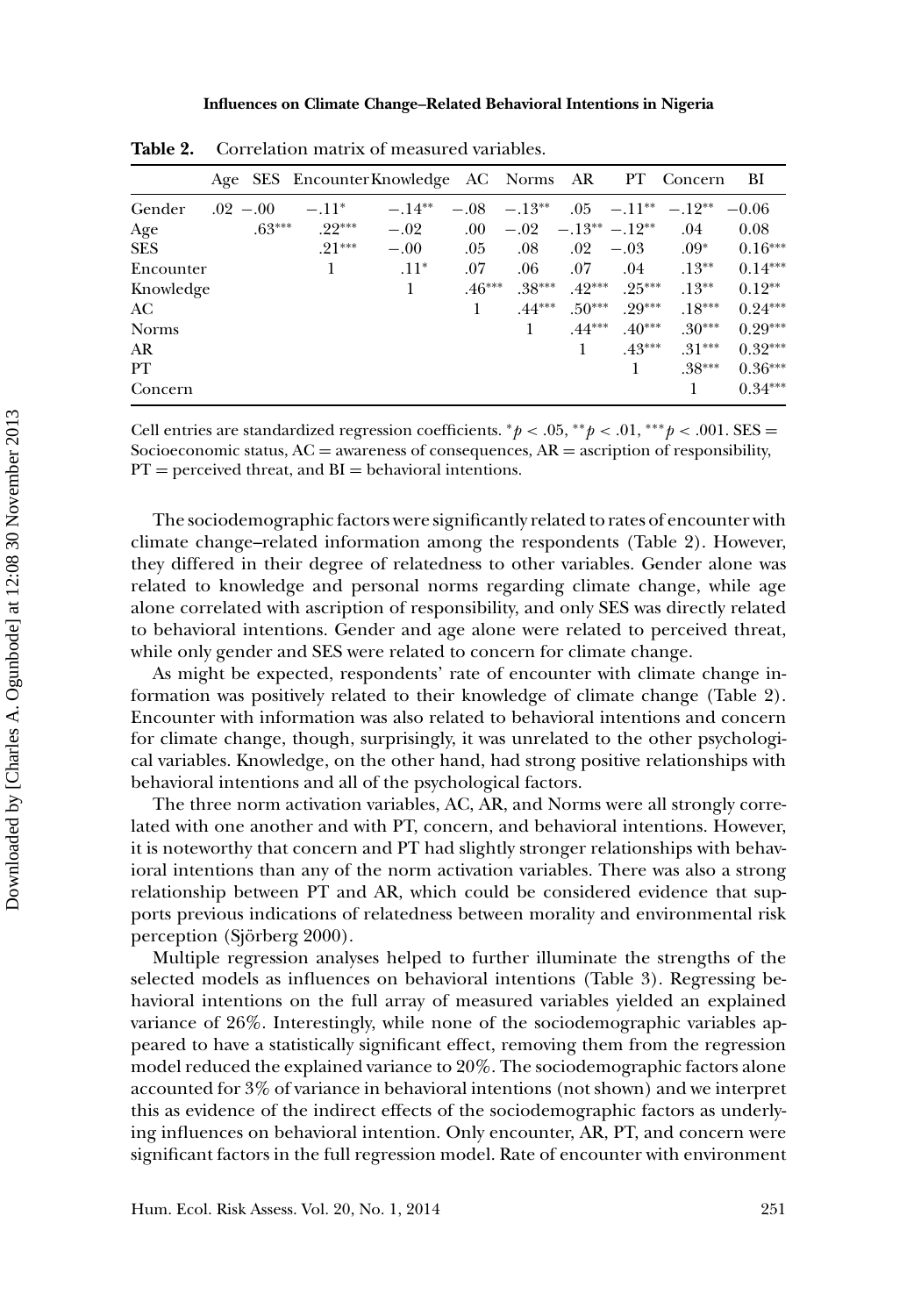| Variables      | All variables | Awareness     | Norm activation  | Threat perception |
|----------------|---------------|---------------|------------------|-------------------|
| Gender         | $-.03(.43)$   | $-.06(.15)$   | $-.06(.15)$      | $-.02(.15)$       |
| Age            | .23(.12)      | .12(.12)      | .11(.12)         | .19(.12)          |
| <b>SES</b>     | .07(0.18)     | .11(.10)      | .13(.10)         | .10(0.09)         |
| Encounter      | $.18***(.07)$ | $.14^*$ (.07) | $.22***$ (.07)   | $.14*(.07)$       |
| Knowledge      | $-.10(.07)$   | .09(0.06)     |                  |                   |
| AC             | .05(.06)      |               | .02(.06)         |                   |
| <b>Norms</b>   | .06(.06)      |               | .18(.06)         |                   |
| AR.            | $.23**$ (.07) |               | $.37***$ $(.07)$ |                   |
| PT             | $.18***(.04)$ |               |                  | $.24***$ (.04)    |
| Concern        | $.35***(.08)$ | $.60***(.08)$ |                  | $.42***$ $(.08)$  |
| Constant       | $1.74***$     | $3.08***$     | $1.45**$         | $2.29***$         |
| F              | $15.80***$    | $15.16***$    | $14.10***$       | $22.70***$        |
| $\mathbb{R}^2$ | 0.26          | 0.16          | 0.18             | 0.23              |

**Table 3.** Behavioral intentions regressed on awareness, norm activation, and threat perception.

Cell entries are unstandardized regression coefficients with standard error in parentheses.  $* p < .05, ** p < .01, ** p < .001$ ; all two tailed tests. SES = Socioeconomic status, AC = awareness of consequences, Norms  $=$  personal norms,  $AR =$  ascription of responsibility, and  $PT =$  perceived threat.

related information has previously been found to be significantly related to environmental concern and behavior among Nigerians (Ogunbode and Arnold 2012), and it is intuitive that the formation of a psychological disposition towards the environment must be based on relevant information obtained by direct experience or vicarious knowledge. For this reason, encounter was also included as a constant variable in the analyses of the psychological models.

All the psychological models produced significant  $F$  statistics at  $p < .001$ , however, not all the variables included showed significant effects. The awareness model explained 16% of variance in behavioral intentions, although curiously, only encounter (t = 2.044,  $p = .042$ ) and concern (t = 7.676,  $p < .0001$ ) showed significant effects while knowledge and the sociodemographic variables were insignificant. The norms ( $t = 2.819$ ,  $p = .005$ ), encounter ( $t = 3.255$ ,  $p = .001$ ), and AR variables  $(t = 5.242, p < .001)$  were significant in the norm activation model that explained 18% of variance in behavioral intentions, while awareness of consequences and the sociodemographic variables showed no significant effects. In the threat perception model, encounter (t = 2.160,  $p = .031$ ), PT (t = 6.348,  $p < .001$ ), and concern (t = 5.229,  $p < .001$ ) showed significant effects and the model explained 23% of variance in behavioral intentions.

To further explore the interactions between all the variables measured and their impacts on behavioral intentions, the full regression model was entered into stepwise regression analyses (Table 4). This revealed that PT ( $t = 8.637$ ,  $F = 74.6$ ,  $p < .001$ ) individually accounted for 14% of variance in behavioral intentions, and combined with concern ( $t = 5.724$ ,  $p < .001$ ) explained 19% of variance, which made them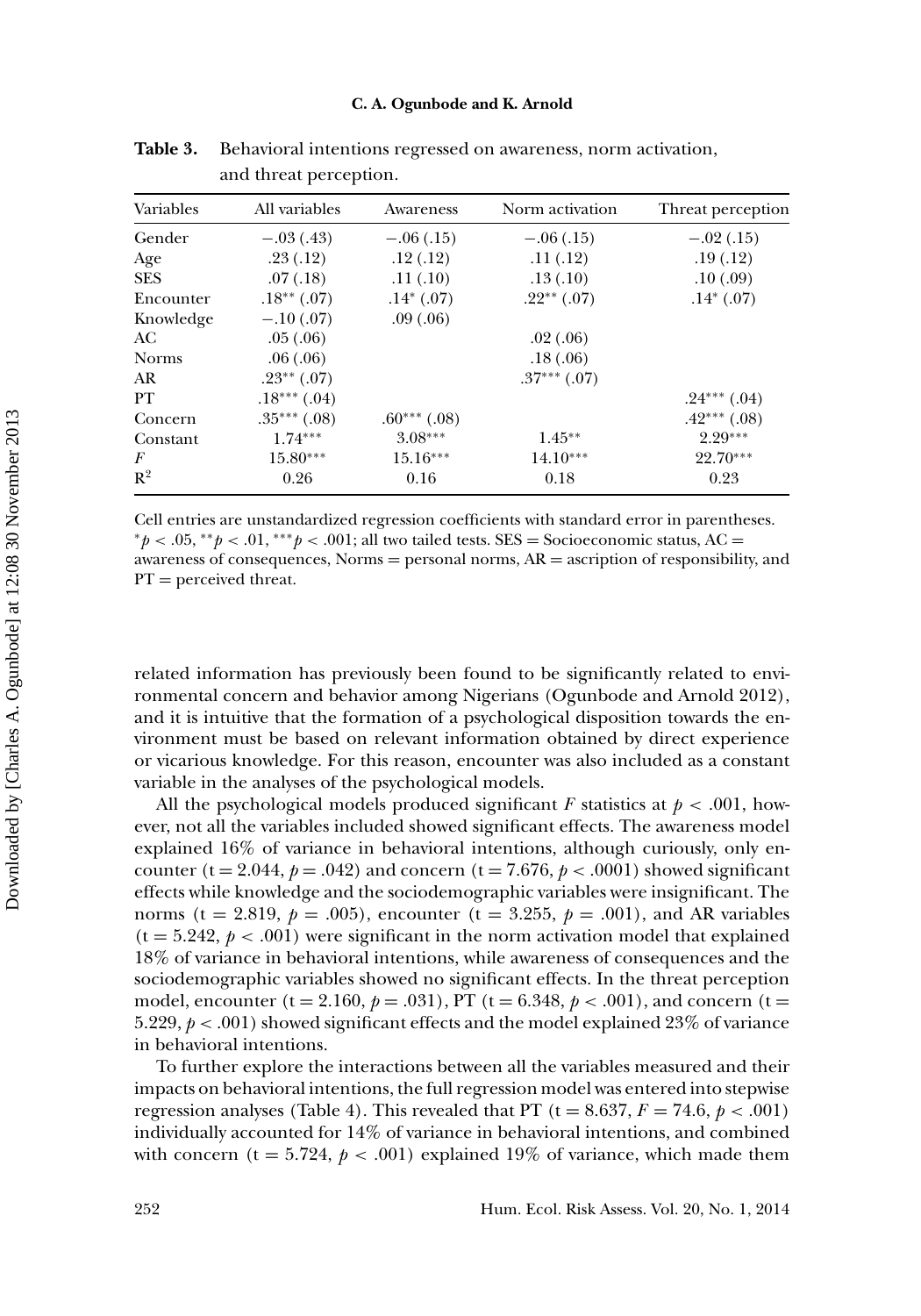| Variable  | B(S.E)          | $\boldsymbol{F}$ | $\mathbf{R}^2$ |  |
|-----------|-----------------|------------------|----------------|--|
| PT        | $.312***(.04)$  | 74.60***         | 0.14           |  |
| Constant  | $2.69***$       |                  |                |  |
| PT        | $0.23***$ (.04) | $56.20***$       | 0.19           |  |
| Concern   | $.46***(.08)$   |                  |                |  |
| Constant  | $3.01***$       |                  |                |  |
| PT        | $.24***(.04)$   | $43.01***$       | 0.22           |  |
| Concern   | $.45***(.08)$   |                  |                |  |
| Age       | $.33***(.09)$   |                  |                |  |
| Constant  | $2.45***$       |                  |                |  |
| PT        | $.20***(.04)$   | 36.28***         | 0.24           |  |
| Concern   | $0.40***$ (.08) |                  |                |  |
| Age       | $.35***(.09)$   |                  |                |  |
| AR        | $.22***(.06)$   |                  |                |  |
| Constant  | $2.01***$       |                  |                |  |
| PT        | $.19***(.04)$   | $30.87***$       | 0.25           |  |
| Concern   | $.37***(.08)$   |                  |                |  |
| Age       | $.29**(.09)$    |                  |                |  |
| AR        | $.24***(.06)$   |                  |                |  |
| Encounter | $.17**(.06)$    |                  |                |  |
| Constant  | $1.59***$       |                  |                |  |

**Table 4.** Stepwise regression of behavioral intentions on sociodemographic, informational, and psychological predictors.

Cell entries are unstandardized regression coefficients with standard error in parentheses. ∗∗*p* < .01, ∗∗∗*p* < .001; AR = ascription of responsibility.

the two most powerful predictors of behavioral intentions among the variables measured. Ultimately, with the addition of age, AR and encounter, a highly significant model was produced that explained 25% of variance in behavioral intentions.

Finally, comparisons of the measured factors were also made across the three locations from which the sample was drawn, and significant differences were found in rates of encounter with climate information ( $F_{(2,519)} = 9.43, p < .001$ ), knowledge  $(F_{(2, 531)} = 10.38, p < .001)$ , awareness of consequences  $(F_{(2, 531)} = 24.30, p < .001)$ and acceptance of responsibility ( $F_{(2,531)} = 10.25$ ,  $p < .001$ ), but not in behavioral intentions ( $F_{(2, 531)} = 0.345$ ,  $p = .708$ ) or any of the other variables.

# **DISCUSSION**

The main objective of the study was to compare the influence of awareness, morality, and threat perception on climate change–related behavioral intentions among Nigerians. Various models of environmental awareness and the morality-based norm activation model have been successfully applied to the study of environmental behavior in Western contexts. Models of threat perception have received comparatively less attention, but are nonetheless equally pertinent on the grounds that perceived vulnerability to the negative consequences of adverse environmental phenomena have been shown to complement general environmental attitudes and beliefs in the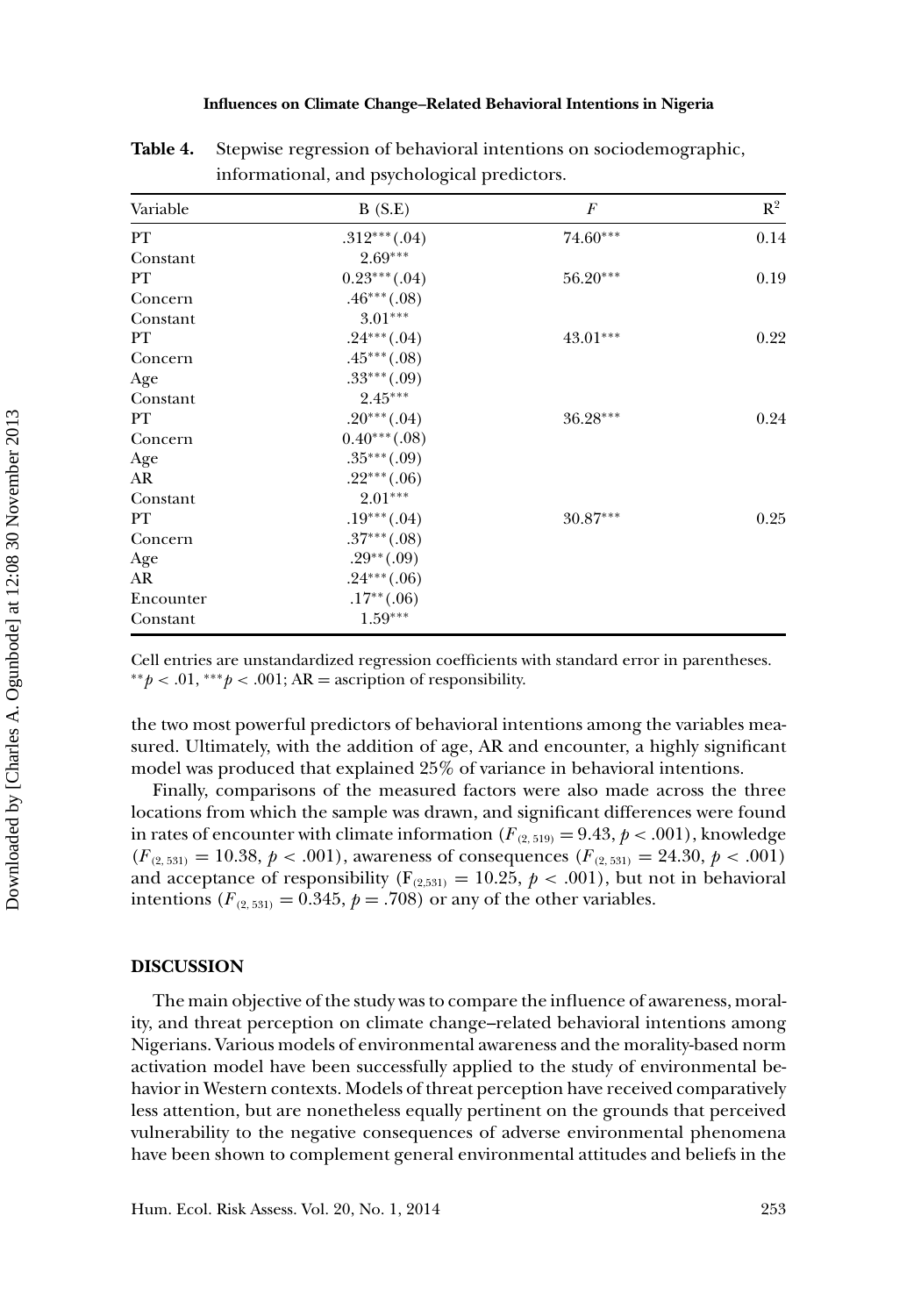determination of pro-environmental behaviors (O'Connor *et al*. 1999). The application of a threat perception model in the sub-Saharan African context was motivated by the finding that environment related attitudes and concern among a sample of Nigerians appeared not to be significantly influenced by environmental knowledge (Ogunbode and Arnold 2012), but by mere encounter with relevant messages. It was speculated that, here, environmental behaviors may be primarily motivated, not by a rational understanding of environmental problems, but by affective responses following an awareness of threatening environmental issues. This idea was supported by the results of the current study that show that the threat perception model explained a higher amount of variance in climate change–related behavioral intentions than the awareness and norm activation models.

All three models tested in this study included sociodemographic variables together with rate of encounter with climate change–related information. The awareness and threat perception models had concern about climate change impacts as a common variable. However, the awareness model also included knowledge of climate change as an additional predictor of behavioral intentions while the threat perception model included perceptions of climate change impacts as a social threat as its' defining variable. The norm activation model included awareness of consequences, personal norms, and ascription of responsibility as defining variables. However, while all of the models were highly significant, they varied in their ability to explain the variance in behavioral intentions.

Sociodemographic factors had little influence on behavioral intentions when the psychological variables were included in the regression, although socioeconomic status was positively related to inclinations to undertake voluntary actions aimed at climate change mitigation. In this regard, the results conform to findings from other studies that have shown that relatively high levels of education and financial security often have a positive effect on individuals' dispositions toward environmental issues (Herrera 1992; McMillan *et al*. 1997). However, unlike Western societies, male respondents appeared to be slightly better informed, more threatened by, and more actively concerned about climate change impacts than females (see Bord and O'Connor 1997; Zelezny *et al*. 2000; McCright 2010; Ogunbode and Arnold 2012). Overall, however, the performance of the sociodemographic variables in this study appears to echo previous observations that social characteristics may be of limited importance in the study of contemporary environmentalism within societies (O'Connor *et al.* 1999).

Also in line with previous findings in Nigeria (Ogunbode and Arnold 2012), personal rates of encounter with climate change information were shown to exert a significant influence on knowledge, concern, and behavioral orientations. While there was no strong indication that individuals with higher rates of encounter with climate change information necessarily had a better understanding of climate change issues, the significance of encounter in all of the models tested suggests that mere encounter with environmental messages actively generates an awareness of climate change issues that may engender concern and positive behavioral intentions subject to the individual's personal interpretations. This finding is particularly relevant in the Nigerian context where, unlike in Western societies, citizens are not regularly exposed to environmental messages from governmental, non-governmental, media, and private commercial organizations. In this case, individual differences in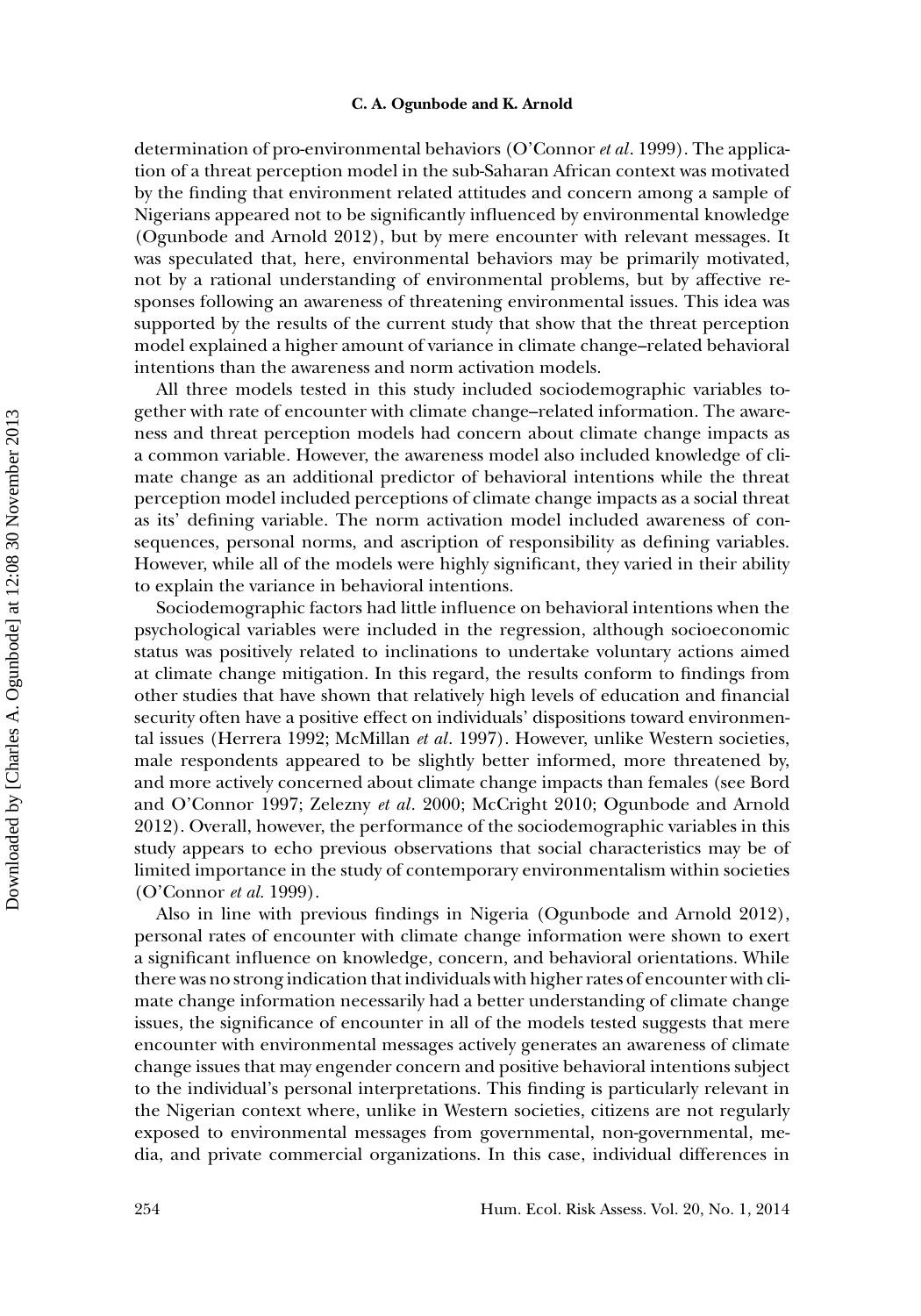social contexts based on occupation, education, wealth and other aspects of social status have a much stronger influence on the frequency of exposure to environmental messages that people receive and may ultimately moderate their motivation to form positive environmental attitudes and perform appropriate pro-environmental behaviors.

The knowledge-based awareness model explained a reasonable amount of variance in behavioral intentions, though this was mainly due to the effects of the encounter and concern variables. Our findings indicate that knowledge as characterized by a factual awareness of climate change issues may have an indirect influence on behavioral intentions in the African context. Though the significance of the encounter and concern variables indicates the relevance of an information and affect based framework as a foundation for positive behavioral intentions, the importance of knowledge within this framework is undermined by the fact that an understanding of environmental issues does not independently motivate personal action even if it affords individuals an awareness of the problem and appropriate mitigating behaviors.

The norm activation model also had a similar weakness to the awareness model insofar that the awareness of consequences variable, which is fundamentally related to factual knowledge, had no significant effect in the multiple regression analyses. Nonetheless, the impact of this result on the explanatory power of the model was offset by the strength of the AR, encounter, and norms variables. The underlying theory of the norm activation model primarily attributes individuals' inclinations to perform positive environmental behavior to the content of their personal norms. Other studies of environmental behaviors involving an application of the norm activation model have often found the norms variable to be a powerful predictor of pro-environmentalism (Widegren 1998; Cordano *et al.* 2011). However, among our sample, its influence as a predictor of behavioral intentions was superseded by that of acceptance of responsibility. We attribute this finding to the contextual dissimilarity of Nigerian society, in which environmental consciousness is generally low and specific personal norms regarding climate change and most environmental issues may rarely be formed. Given that the effect of personal norms are subject to invocation by other psychological factors, such as an awareness of adverse environmental circumstances and acceptance of personal responsibility, which may themselves be under-stimulated, it is no surprise that personal norms are relatively less potent motivators of positive behavioral intentions.

The significance of ascription of responsibility as a predictor of behavioral intentions in the current study appears to reiterate previous indications of its high value in the study of pro-environmentalism (Van Liere and Dunlap 1978; Guagnano *et al.* 1995). The AR variable was strongly related to personal norms and awareness of consequences, and to knowledge, perceived threat, and concern for climate change impacts. This relationship among variables implies that the acceptance of personal responsibility for mitigating climate change impacts among individuals is connected not only to related moral influences but also to informational and emotive factors that figure concurrently in individuals' evaluation of the issue of climate change. Equally, in relation to perceived threat, acceptance of responsibility (as a function of morality) may also constitute a cognitive heuristic in the appraisal of the threat of climate change impacts to valued non-personal interests, prior to the formation of behavioral intentions (Slimak and Dietz 2006).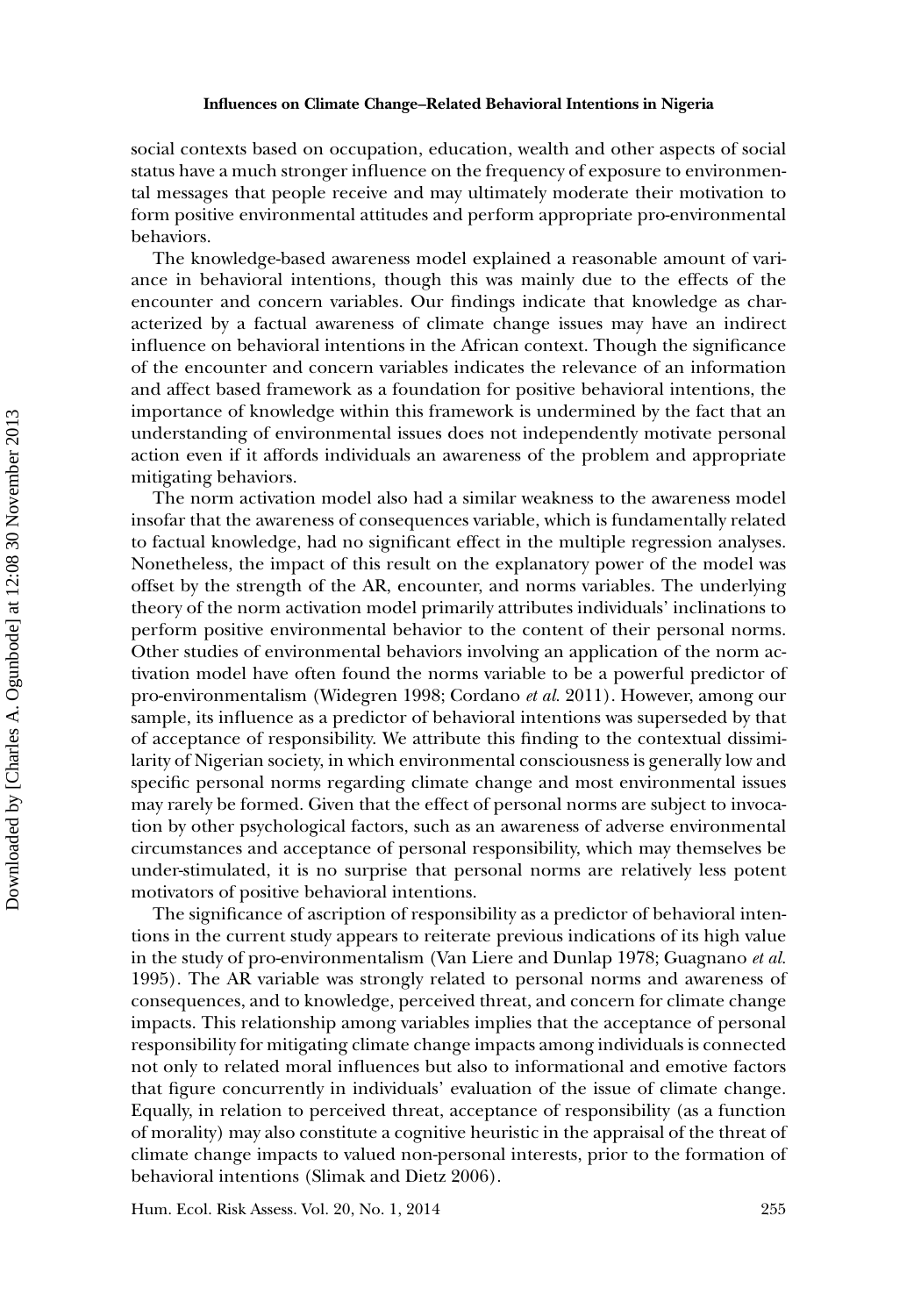The strength of the variables in the threat perception model partly confirmed our initial speculation that behavioral orientations in the African context may be more strongly influenced by feelings of environmental risk and danger as opposed to other factors such as knowledge or morality. However, the lack of correlation between the PT and encounter variables seems to indicate that threat perception does not follow on directly from encounter with information in a linear fashion. Instead it is seems more plausible that encounter with information creates an awareness of climate change impacts that instigates an evaluation of climate change as a threat, evokes feelings of concern and an acceptance of responsibility, and ultimately motivates the formation of meliorative behavioral intentions.

In some studies general awareness of consequences measures have been used to represent individuals' perceptions of environmental risk (Slimak and Dietz 2006). However, the weakness of the AC variable in the current study compared to PT suggests that both concepts are perhaps not interchangeable. Perceived threat is not the same as awareness of consequences and may consistently be a much stronger predictor of behavioral intentions for two reasons. Firstly, measures of awareness of consequences mainly capture individuals' objective evaluations of the seriousness of environmental problems, while perceived threat measures the individual's evaluation of environmental problems as a risk to which they are actively or potentially subject. Secondly, awareness of consequences measures are structured to obtain a rough evaluation of the respondent's familiarity with the *actual* implications of environmental issues, while perceived threat only represents the respondent's *construal* of the consequences of environmental problems. As a result, the awareness of consequences measure may be much less relevant to individual respondents and only represents their view as far as they share a common knowledge of the specific environmental problem with the questioner. For example, when a sample of residents in Ibadan city, Nigeria, were asked to rate the seriousness of a number of environmental problems in the country, 32% of respondents indicated forest loss, and 20% indicated Ozone depletion as one of the top three most serious issues (Ogunbode, Unpublished data). However, if they had been asked if they felt *threatened* by these problems, they would probably have answered differently. This is because their answer to the original question only reflects their awareness of the significance of these issues for society in general. It does not necessarily reflect the individual's perceived vulnerability, which is a major determinant of affective and adaptive responses (Tanner *et al.* 1991). Of course, on a day to day basis, these problems do not constitute a significant threat to most people in urban Nigeria and attempting to contrive their abstract evaluations of the seriousness of these issues as crucial motivations for their engagement in any relevant behavior is likely to be a gross misjudgment of their responses.

In the past, health and social psychologists have highlighted the significance of threat appraisal and affective responses as drivers of behavioral intentions. In this regard it has been found that emotive reactions may increase belief in, and attention to, persuasive messages; consequently raising the likelihood that the audience will process threat related information long enough to motivate their performance of adaptive behaviors (Folkman *et al.* 1979; Friestad and Thørson 1985; Tanner *et al.* 1991). Popular information sources in Nigeria, such as the television, radio, and print media regularly employ tactics based on a similar ideology by conveying extreme projections of the negative impacts of climate change and portraying images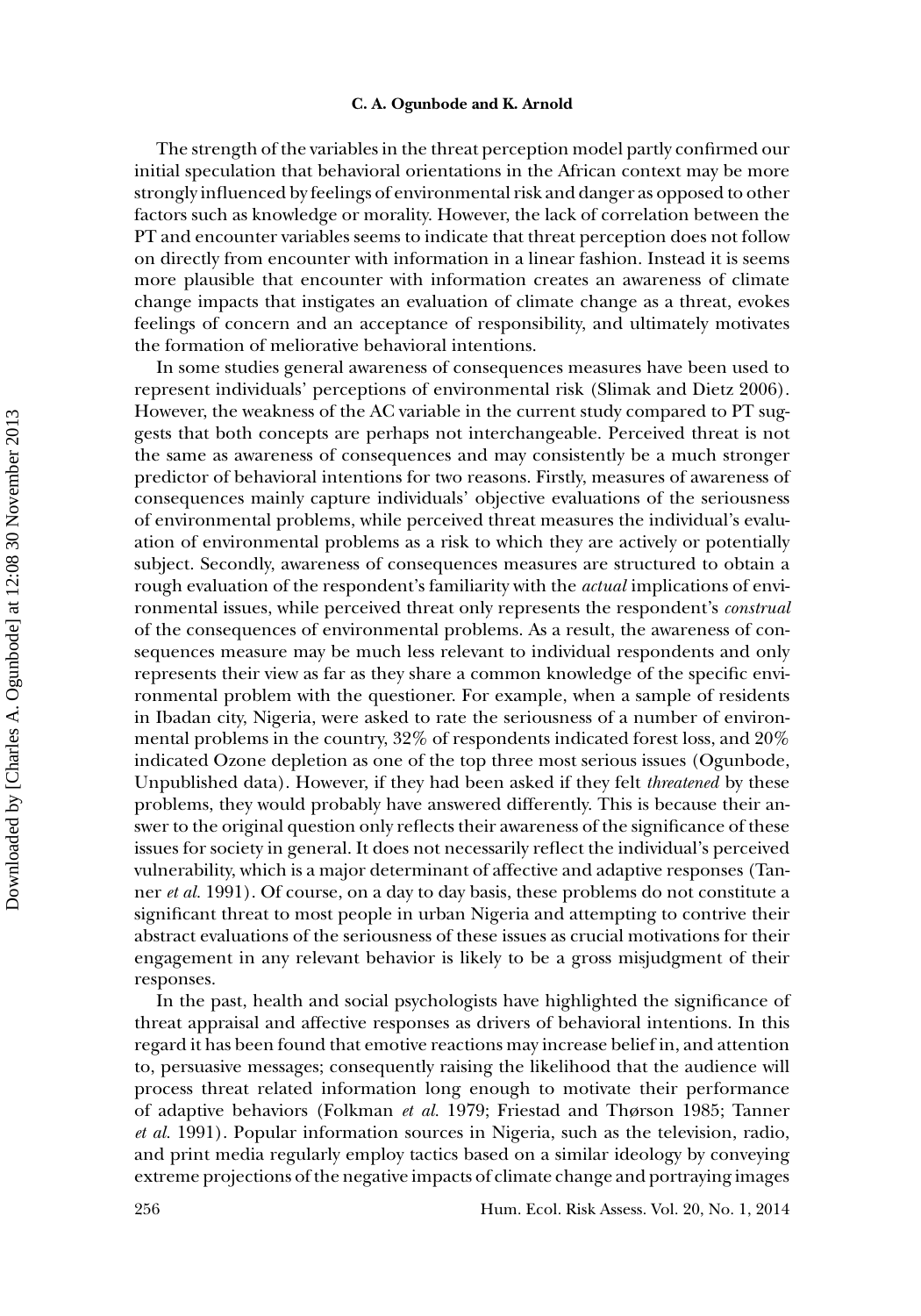of adverse climate related occurrences. However, while this may be responsible for the current moderate level of concern among the proportion of the public that is aware of climate change, there is little evidence of corresponding changes in their performance of positive mitigating behaviors.

Studies have shown that people's perception of threats follows an ordered process of appraisal. This begins primarily at the point at which individuals become aware of a threat, which then leads to emotive responses such as fear or concern, and this in turn raises the urgency given to obtaining information about possible ways of coping (Lazarus 1968). However, when adequate efforts are not directed at improving individuals' perceived self-efficacy or perception of the efficacy of recommended coping behaviors, the result might be a change in attitudes toward the threat but not behavior (King and Reid 1989; Liu and Stout 1987). Hence, in the Nigerian context, where climate change information is delivered to the public by underresourced media agents with a poor understanding of climate change issues (Cooke *et al.* 2010), the result of this may be that the public remains unaware of their capacity to participate in the mitigation of climate change and other environmental issues. As such, they may feel powerless in the face of an overwhelming challenge and may consequently be predisposed to maladaptive coping responses such as fatalism, apathy, and denial.

As observed by Pinker (2002, p. 302): "human thinking and decision-making are biological adaptations rather than engines of pure rationality . . . and these mental systems ultimately serve evolutionary goals such as status and *security* [emphasis added]." In Nigeria as well as other African societies, people are perennially laden with worry and concern regarding potential hazards such as critical food shortages, disease infection, technological disasters, violent civil unrests, environmental challenges, supernatural aggressors, and other sources of insecurity and uncertainty. Efforts to increase public consciousness of climate change and motivate widespread performance of positive mitigating behaviors within this cultural context are therefore faced with gargantuan social and economic competitors that easily thwart the achievement of such goals. Hence, for such efforts to be effective, they must focus more strongly on identifying the psychological resources that make these desired changes possible. The operations of traditional political and religious institutions are a good template for this purpose as these institutions have historically mastered the exploitation of the same impediments to the advancement of their interests and objectives (Ostow 1958; Taringa 2006). However, while some of the methods and strategies of these institutions may be ethically questionable or not directly applicable in the environmental context, the success of religious organizations such as the Pentecostals and Evangelicals in contemporary Africa nonetheless reflects an embodiment of contextually proven psychological maneuverings that those seeking to effectively advance environmental causes will do well to learn from.

#### **CONCLUSION**

This study indicates that contact with climate change information and individuals' awareness of climate change impacts play positive, but possibly indirect roles in forming intentions to address climate change impacts among Nigerians. It also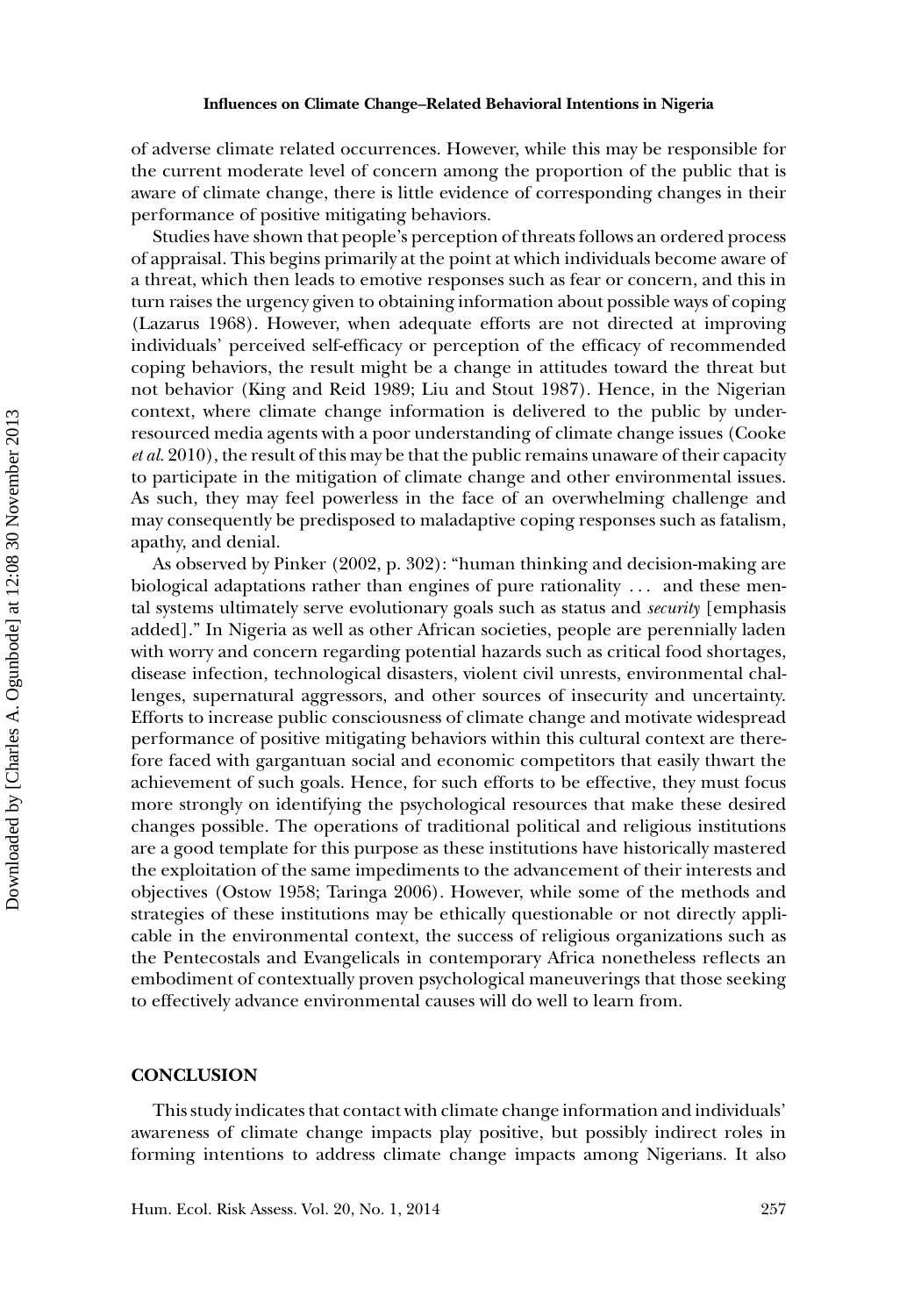seems the case that individuals' inclination to perform climate change mitigating behaviors is not reduced by the fact that they may be affording benefits to persons other than themselves. However, the most significant inference to be made from our findings is that people may be most strongly motivated to participate in the mitigation of climate change if they feel threatened by its impacts.

Overall, the current study has helped to illuminate the effects of information, moral responsibility, and threat perception as influences on intentions to perform climate change mitigating behaviors in an African context. However, for reasons concerning the availability of respondents and the potential for variability in responses, the study sample is somewhat biased in favor of the younger and more highly educated section of Nigerian society. Hence, in the generalization of our findings, we caution *caveat emptor*. Nonetheless, we believe that climate change educators and information strategists in the region will find this information useful for the design of effective programs aimed at improving public awareness and promoting widespread adoption of appropriate positive behaviors that will culminate in adaption to, and mitigation of, climate change impacts.

# **ACKNOWLEDGMENTS**

We thank Emmanuel Emiantor, Anthony Ifedi, Cynthia Ubozoro, Ignatius Amama, Olivia Okocha, and Temitope Kolade for their assistance during data collection.

# **REFERENCES**

Abdalla C, Roach B, and Epp D. 1992. Groundwater contamination. Land Econ 68:163–9

- Adeola FO. 1998. Cross-national environmentalism differentials: Empirical evidence from core and non-core nations. Society Nat Resour 11:339–64
- Ajzen I. 1985. From intentions to actions: A theory of planned behavior. In: Kuhl J and Beckmann J (eds), Action Control: From Cognition to Behavior, pp 11–39. Springer, Berlin, Germany
- Ajzen I. 1991. The theory of planned behavior. Organizational Behavior and Human Decision Processes 50:179–211
- Akinro AO, Opeyemi DA, and Ologunagba IB. 2008. Climate change and environmental degradation in the Niger-Delta region of Nigeria: Its vulnerability, impacts, and possible mitigations. Res J Appl Sci 3:167–73
- Alagna SW and Reddy DM. 1984. The predictors of proficient technique and successful lesion detection in breast self examination. Health Psychol 3:113–17
- Asiyanbi AP. 2012. Thinking climate change among the corporate elites in Lagos, Nigeria. Master's thesis. Department of Geography, King's College, London, UK
- Baldassare M and Katz C. 1992. The personal threat of environmental problems as a predictor of environmental practices. Environ Behav 24:602–16
- Bord RJ and O'Connor RE. 1997. The gender gap in environmental attitudes. Soc Sci Quart 78:830–40
- Bratt C. 1999. The impact of norms and assumed consequences on recycling behavior. Environ Behav 31:630–56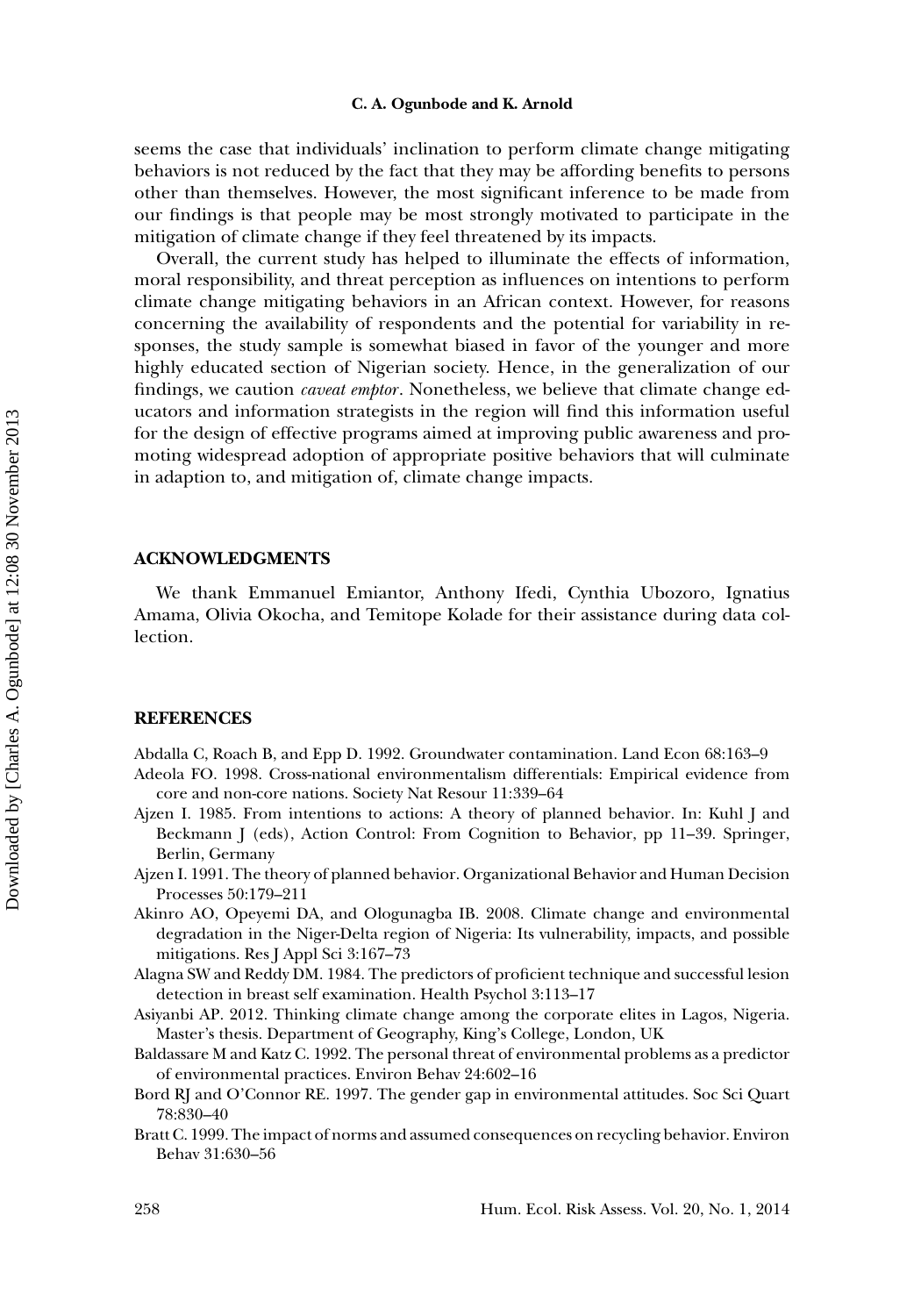- Clayton S and Myers G. 2009. Conservation Psychology: Understanding and Promoting Human Care for Nature. Wiley-Blackwell, Boston, MA, USA
- Cooke S, Mohammed A, Pauker E, *et al.* 2010. Nigeria speaks climate. British Broadcasting Corporation World Service Trust. Strand, London, UK
- Cordano M, Welcomer S, Scherer RF, *et al.* 2011. A cross-cultural assessment of three theories of pro-environmental behavior: A comparison between business students of Chile and the United States. Environ Behav 43:634–57
- De Groot JM and Steg L. 2009. Morality and pro-social behavior: The role of awareness, responsibility, and norms in the norm activation model. J Soc Psych 149:425–49
- De Groot JM, Steg L, and Dicke M. 2008. Transportation Trends From a Moral Perspective: Value Orientations, Norms and Reducing Car Use. In: Gustavsson FN (ed), New Transportation Research Progress, pp 67–91. Nova Press, New York, NY, USA
- Dietz T, Fitzgerald A, and Shwom R. 2005. Environmental values. Annu Rev Environ Resour 30:335–72
- Doherty TJ and Clayton S. 2011. The psychological impacts of global climate change. Am Psych 66:265–76
- Dunlap RE, Van Liere KD, Mertig AG, *et al.* 2000. Measuring endorsement of the new ecological paradigm: A revised NEP scale. J Soc Issues 56:425–42
- Ehrlich PR and Ehrlich AH. 1990. The Population Explosion. Simon and Schuster. New York, NY, USA
- Finger M. 1994. From knowledge to action? Exploring the relationships between environmental experiences, Learning and behavior. J Soc Issues 50:141–60
- Fisher A, Mclelland G, Schulze W, *et al.* 1991. Communicating the risk from radon. J Air Waste Manage Assoc 41:1440–5
- Fitzpatrick-Lewis D, Yost J, Ciliska D, *et al.* 2010. Communication about environmental health risks: A systematic review. Environ Health 9:67
- Floyd DL, Prentice-Dunn S, and Rogers RW. 2000. A meta-analysis of research on protectionmotivation theory. J App Soc Psych 30:407–29
- FME (Federal Ministry of Environment). 2009. Nigeria and Climate Change: Road to Cop15—Achieving the Best Outcome for Nigeria. UNDP/Federal Government of Nigeria, MRL Public Sector Consultants Ltd, Cambridge, UK
- Folkman S, Schaefer C, and Lazarus RS. 1979. Cognitive processes as mediators of stress and coping. In: Hamilton V and Warburton DM (eds). Human Stress and Cognition: An Information Processing Approach. pp. 265–98. Wiley, London, UK
- Fourchard L. 2003. Urban Slums Reports: A Case of Ibadan Nigeria. IFRA. University of Ibadan, Ibadan, Nigeria
- Friestad M and Thørson E. 1985. The role of emotion in memory for television commercials. Paper presented at Mass Communications Division of the International Communication Association, Honolulu, HI, USA
- Gifford R. 2008. Psychology's essential role in alleviating the impacts of climate change. Canadian Psychol 49:273–80
- Guagnano GA, Dietz T, and Stern PC. 1994. Willingness to pay for public goods: A test of the contribution model. Psychol Sci 5:411–5
- Guagnano GA, Stern PC, and Dietz T. 1995. Influences on attitudes-behavior relationships: A natural experiment with curbside recycling. Environ Behav 27:699–718
- Herrera M. 1992. Environmental and political participation: Towards a new system of social beliefs and values. J Appl Soc Psychol 229:657–76
- Hines JM, Hungerford HR, and Tomera AN. 1986/87. Analysis and synthesis of research on responsible pro-environmental behavior: A meta-analysis. J Environ Educ 18:1–8
- Hungerford HR and Volk TL. 1990. Changing learner behavior through environmental education. J Environ Educ 21:8–21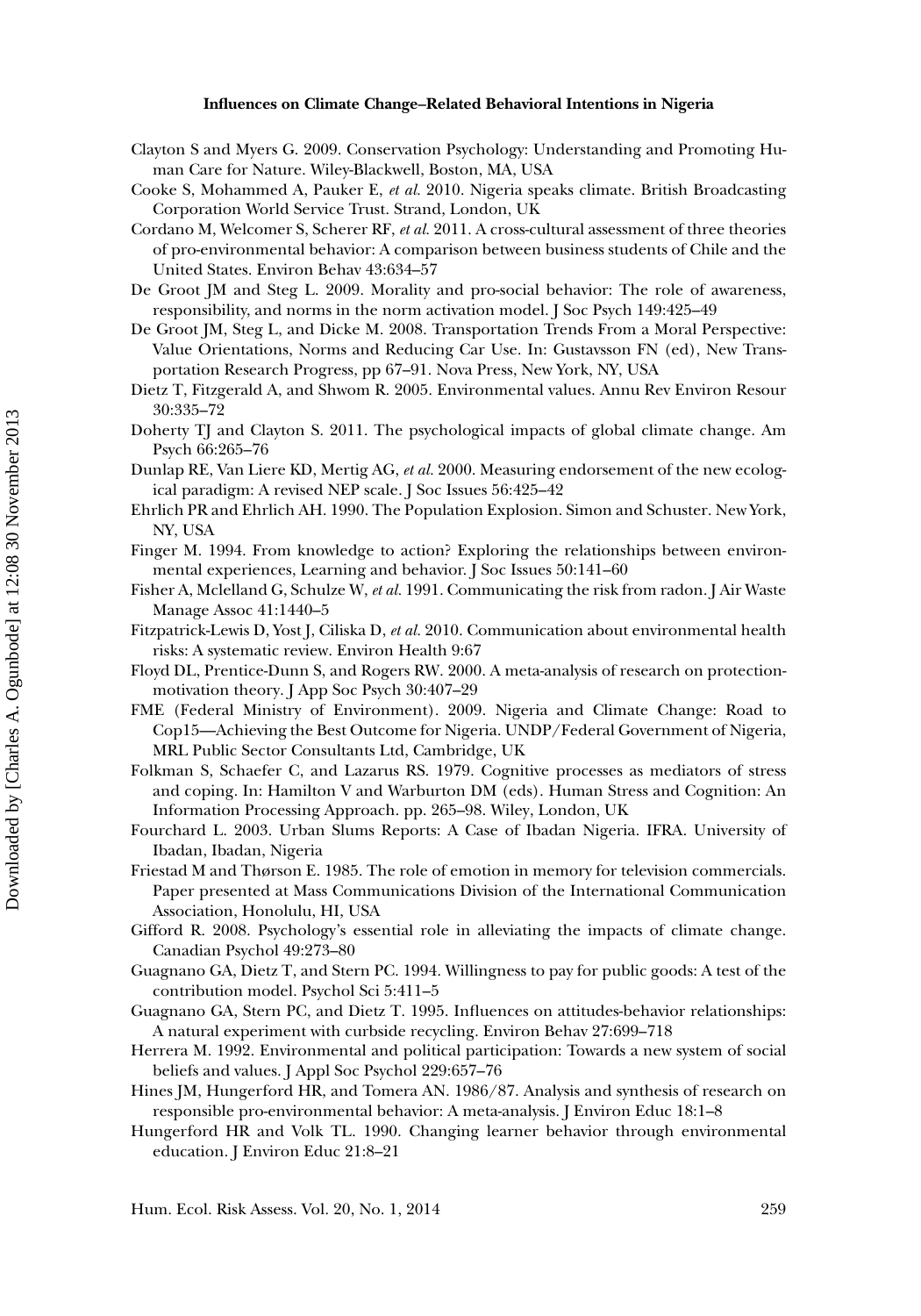- Kaiser FG, Woelfing S, and Fuhrer U. 1999. Environmental attitude and ecological behavior. J Environ Psychol 19:1–19
- Kemmelmeier M, Krol G, and Young HK. 2002. Values, economics, and pro-environmental attitudes in 22 societies. Cross-Cultural Res: J Comparative Soc Sci 36:256–85
- King KW and Reid LN. 1989. Fear arousing anti-drinking and driving PSAs: Do physical injury threats influence young adults? J Curr Issues Res Advert 12:155–75
- Kollmuss A and Agyeman J. 2002. Mind the gap: Why do people act environmentally and what are the barriers to pro-environmental behavior? Environ Educ Res 8:239–60
- Lazarus RS. 1968. Emotions and adaptation: Conceptual and empirical relations. In: Arnold WJ (ed), Nebraska Symposium on Motivation, pp 175–266. University of Nebraska Press, Lincoln, NE, USA
- Lazarus S and Folkman S. 1984. Stress, Appraisal and Coping. Springer Publishing, New York, NY, USA
- Lee K. 1994. Awe and humility: Intrinsic value in nature. Beyond and earthbound environmental ethics. In: Attfield R and Besley A (eds), Philosophy and the Natural Environment, pp. 89–101. Cambridge University Press, Cambridge, UK
- Leiserowitz AA. 2005. American risk perceptions: Is climate change dangerous? Risk Anal 25:1433–42
- Liu SS and Stout PA. 1987. The effects of message modality and appeal and the roles of emotional and cognitive responses on the acceptance of advertising messages. Proceed Am Acad Advertising 59:167–87
- Maloney MP and Ward MP. 1973. Ecology: Let's hear it from the people. An objective scale for measurement of ecological attitudes and knowledge. Am Psychol 28:583–6
- Marquit JD. 2008. Threat Perception as a Determinant of Pro-Environmental Behaviors: Public Involvement in Air Pollution Abatement in Cache Valley, Utah. All Graduate Theses and Dissertation. Paper 188. Available at http://digitalcommons.usu.edu/etd/ 188 (accessed July 12, 2012)
- McCright AM. 2010. The effects of gender on climate change knowledge and concern in the American public. Popul Environ 32:66–87
- McKenzie-Mohr D. 2000. Promoting sustainable behavior: An introduction to communitybased social marketing. J Soc Issues 56:543–54
- McMillan M, Hoban TJ, Clifford WB, *et al.* 1997. Social and demographic influences on environmental attitudes. Southern Rural Sociol 13:89–107
- Moser SC. 2007. More bad news: The risk of neglecting emotional responses to climate change information. In: Moser SC and Dilling L (eds), Creating a Climate for Change, pp 64–80. Cambridge University Press, New York, NY, USA
- NBS (National Bureau of Statistics). 2006. Population Census of Nigeria. Available at http:// www.nigerianstat.gov.ng/nbsapps/Connections/Pop2006.pdf
- Nzeadibe TC, Egbule CL, Chukwuone NA, *et al.* 2011. Climate Change Awareness and Adaptation in the Niger-Delta Region of Nigeria. African Technology Policy Study Network (ATPS) Working Papers No. 57. ATPS, Nairobi, Kenya
- O'Connor RE, Bord RJ and Fisher A. 1999. Risk perceptions, general environmental beliefs, and willingness to address climate change. Risk Anal 19:461–71
- Ogunbode CA. 2013. The NEP scale: Measuring ecological attitudes/worldviews in an African context. Environ Dev Sustain (in press) DOI:10.1007/s10668-013-9446-0
- Ogunbode CA and Arnold K. 2012. A study of environmental awareness and attitudes in Ibadan, Nigeria. Hum Ecol Risk Assess 18:669–84
- Okali D. 2004. Climate Change and Nigeria: A Guide for Policy Makers. Canada-Nigeria Climate Change Capacity Development Project. NEST, Ibadan, Nigeria
- Onibokun P and Faniran A. 1995. Urban Research in Nigeria. IFRA/CASSAD, Ibadan, Nigeria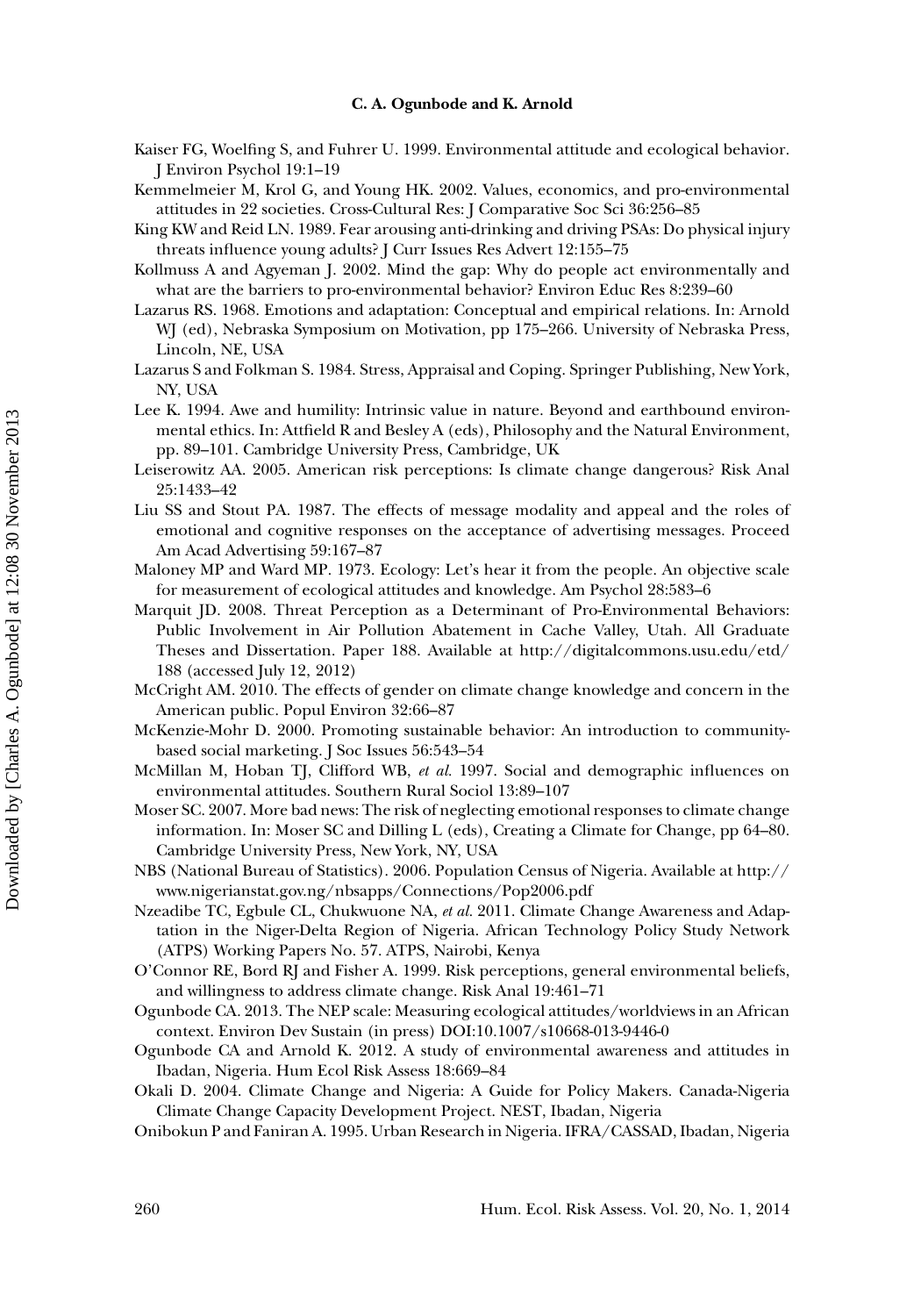- Oruonye ED. 2011. An assessment of the level of awareness of the effects of climate change among students of tertiary institutions in Jalingo metropolis, Taraba State, Nigeria. J Geogr Region Plann 4:513–7
- Oskamp. S. 2000. Psychology of promoting environmentalism: Psychological contributions to obtaining a sustainable future for humanity. J Soc Iss 56:373–90
- Ostow M. 1958. The nature of religious controls. Am Psychol 13:571–4
- Pinker S. 2002. The Blank Slate. Penguin, London, UK
- Reser JP and Swim J. 2011. Adapting to and coping with the perceived threat and unfolding impacts of global climate change. Am Psych 66:277–89
- Rippetoe PA and Rogers RW. 1987. Effects of components of protection motivation theory on adaptive and maladaptive coping with a health threat. J Pers Soc Psychol 52:596–604
- Rogers RW. 1975. A protection motivation theory of fear appeals and attitude change. J Psych 91:93–114
- Rogers RW. 1983. Cognitive and physiological processes in fear appeals and attitude change: A revised theory of protection motivation. In: Cacciopo J and Petty R (eds), Social Psychophysiology, pp 153–76. Guilford Press, New York, NY, USA
- Roser-Renouf C and Nisbet MC. 2008. The measurement of key behavioral science constructs in climate change research. IJSC 3:37–95
- Ruiter RA, Abraham C, and Gok G. 2001. Scary warnings and rational precautions: A review of the psychology of fear appeals. Psychol Health 16:613–30
- Saunders C. 2003. The emerging field of conservation psychology. Hum Ecol Rev 10:137–53
- Schahn J and Holzer E. 1990. Studies of individual environmental concern: The role of knowledge, gender, and background variables. Environ Behav 22:767–86
- Schultz PW. 2001. The structure of environmental concern: Concern for self, other people and the biosphere. J Environ Psych 21:1–13
- Schultz PW. 2011. Conservation means behavior. Conserv Biol 25:1080–3
- Schultz PW, Gouveia VV, Cameron LD, *et al.* 2005. Values and their relationship to environmental concern and conservation behavior. J Cross-Cultural Psychol 36:457–75
- Schwartz SH. 1977. Normative influences on altruism. In: Berkowitz L (ed), Advances in Experimental Social Psychology, vol 10, pp. 221–79. Academic Press, New York, NY, USA
- Sjöberg L. 2000. Factors in risk perception. Risk Anal 20:1–11
- Slimak MW and Dietz T. 2006. Personal values, beliefs, and ecological risk perception. Risk Anal 26:1689–705
- Slovic P. 2000. The Perception of Risk. Earthscan. London, UK
- Stern PC. 2000. Toward a coherent theory of environmentally significant behavior. J Soc Issues 50:65–84
- Swim J, Clayton S, Doherty T, *et al.* 2009. Psychology and Global Climate Change: Assessing a Multi-Faceted Phenomenon and Challenges. A Report by the American Psychological Association's Task force on the Interface between Psychology and Global Climate Change. Available at http://www.apa.org/science/about/publications/climate-change. pdf (accessed March 11, 2012)
- Tanner JF, Hunt JB, and Eppright DR. 1991. The protection motivation model: A normative model of fear appeals. J Marketing 55:36–45
- Taringa N. 2006. How environmental is African traditional religion? Exchange 35:191–214
- Terpstra T. 2011. Emotions, trust and perceived risk: Affective and cognitive routes to flood preparedness behavior. Risk Anal 31:1658–75
- Van Liere KD and Dunlap RE. 1978. Moral norms and environmental behavior: An application of Schwartz's norm activation model to yard burning. J App Soc Psychol 8:174–88
- Vaske JJ, Donnelly MP, Williams DR, *et al.* 2001. Demographic influences on environmental value orientations and normative beliefs about national forest management. Soc Nat Resour 14:761–76